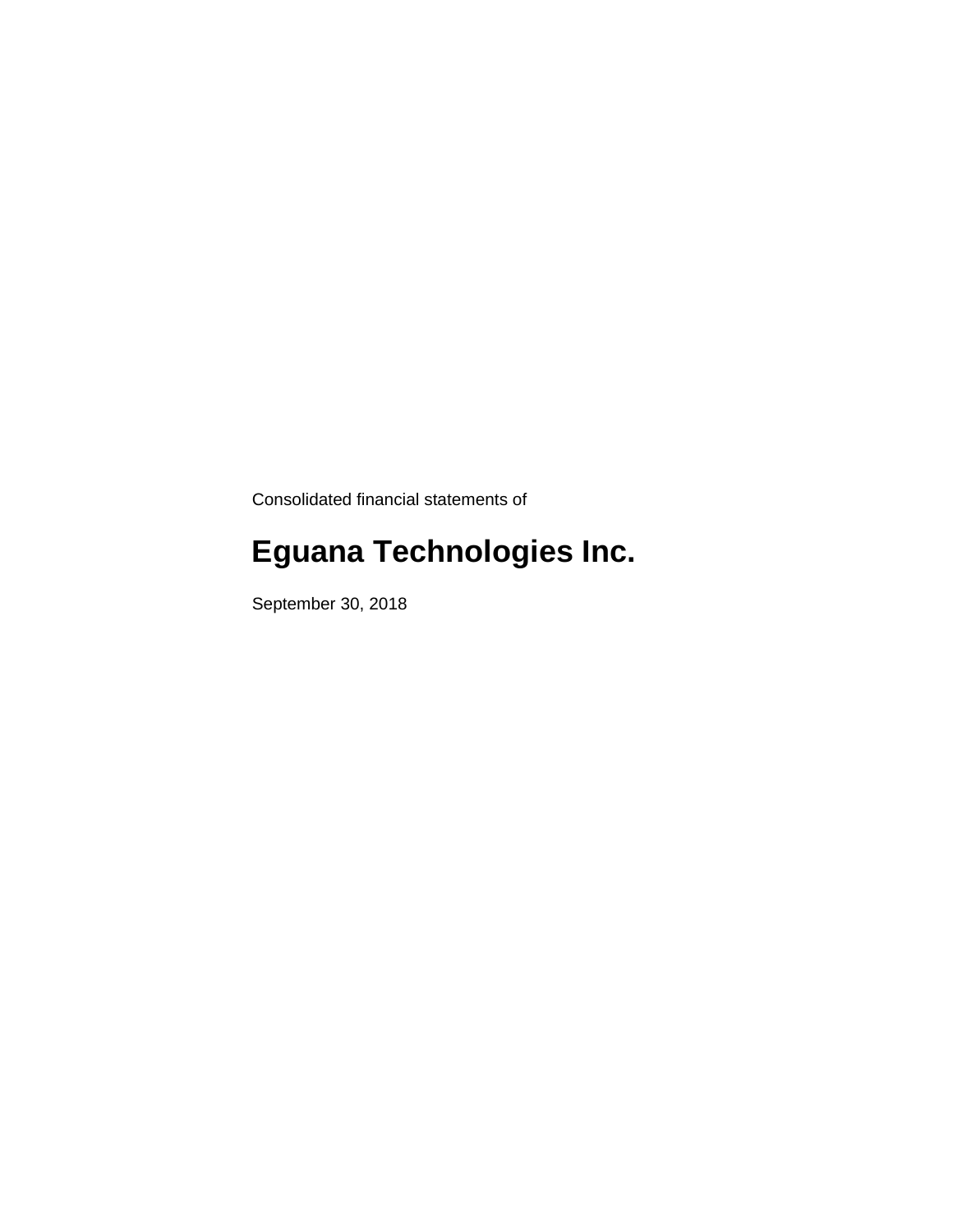September 30, 2018

### Table of contents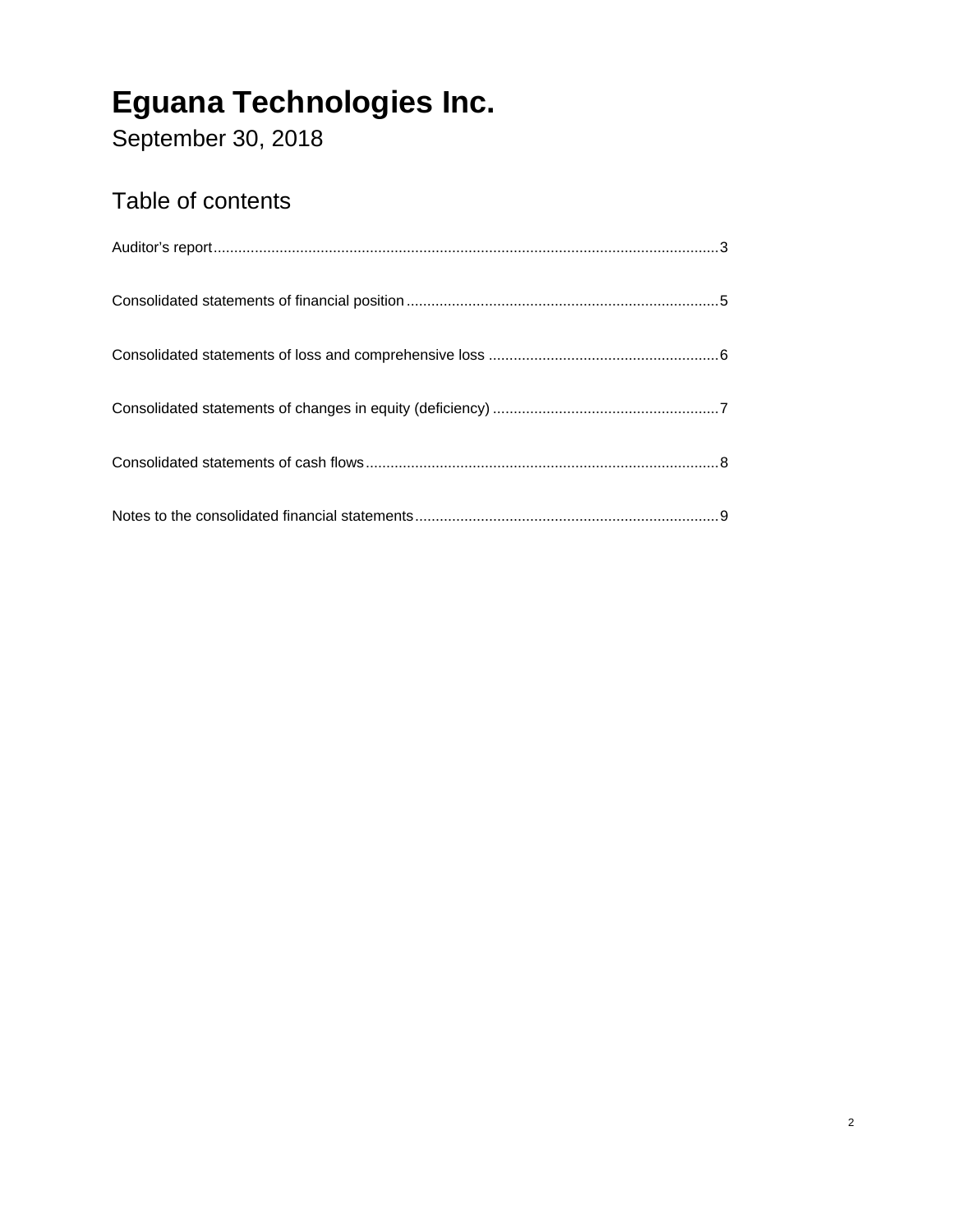

Tel: 403 266 5608 Fax: 403 233 7833 **www.bdo.ca**

BDO Canada LLP 903 – 8th Avenue SW, Suite 620 Calgary AB T2P 0P7 Canada

### **Independent Auditor's Report**

### **To the shareholders of Eguana Technologies Inc.**

We have audited the accompanying consolidated financial statements of Equana Technologies Inc., which comprise the consolidated statement of financial position as at September 30, 2018 and September 30, 2017 and the consolidated statements of loss and comprehensive loss, consolidated statements of change in equity (deficiency), and consolidated statements of cash flows for the years then ended, and a summary of significant accounting policies and other explanatory information.

### **Management's Responsibility for the Consolidated Financial Statements**

Management is responsible for the preparation and fair presentation of these consolidated financial statements in accordance with International financial reporting standards and for such internal control as management determines is necessary to enable the preparation of consolidated financial statements that are free from material misstatement, whether due to fraud or error.

#### **Auditor's Responsibility**

Our responsibility is to express an opinion on these consolidated financial statements based on our audits. We conducted our audits in accordance with Canadian generally accepted auditing standards. Those standards require that we comply with ethical requirements and plan and perform the audit to obtain reasonable assurance about whether the consolidated financial statements are free from material misstatement.

An audit involves performing procedures to obtain audit evidence about the amounts and disclosures in the consolidated financial statements. The procedures selected depend on the auditor's judgment, including the assessment of the risks of material misstatement of the consolidated financial statements, whether due to fraud or error. In making those risk assessments, the auditor considers internal control relevant to the entity's preparation and fair presentation of the consolidated financial statements in order to design audit procedures that are appropriate in the circumstances, but not for the purpose of expressing an opinion on the effectiveness of the entity's internal control. An audit also includes evaluating the appropriateness of accounting policies used and the reasonableness of accounting estimates made by management, as well as evaluating the overall presentation of the consolidated financial statements.

We believe that the audit evidence we have obtained in our audits is sufficient and appropriate to provide a basis for our audit opinion.

#### **Opinion**

In our opinion, the consolidated financial statements present fairly, in all material respects, the financial position of Eguana Technologies Inc. as at September 30, 2018 and September 30, 2017 and its financial performance and its cash flows for the years then ended in accordance with International financial reporting standards.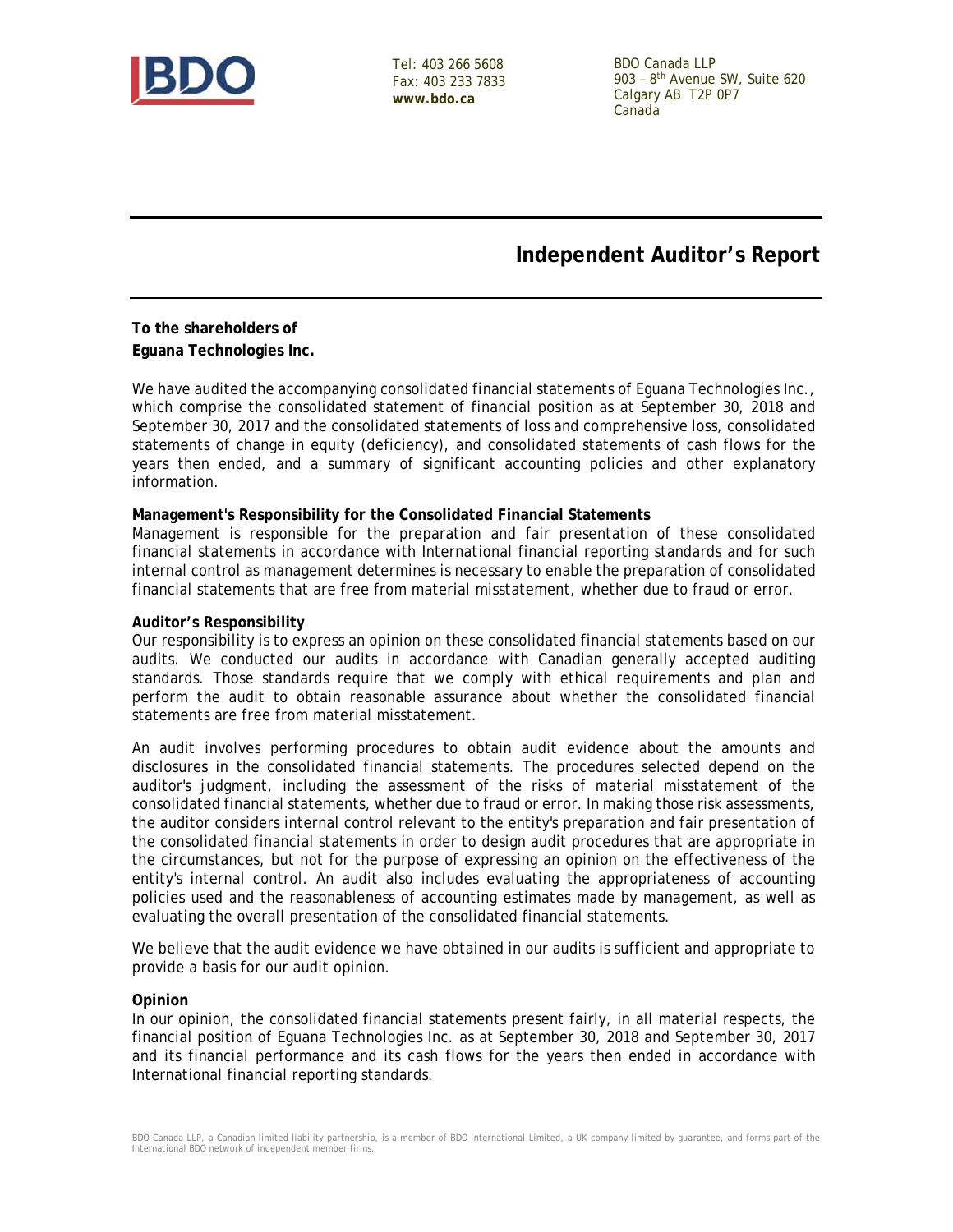

### **Emphasis of Matter**

Without qualifying our opinion, we draw attention to Note 3 in the consolidated financial statements which indicates that the Company has not yet achieved profitable operations since its inception, has an accumulated deficit of \$59,527,888 as at September 30, 2018 (2017 – \$54,741,470) and has incurred negative cash outflows from operating activities of \$4,583,215 (2017 - \$3,297,974). These conditions, along with other matters described in Note 3, indicate the existence of a material uncertainty that may cast significant doubt about the entity's ability to continue as a going concern.

### BDO Canada LLP

Chartered Professional Accountants

Calgary, Alberta January 28, 2019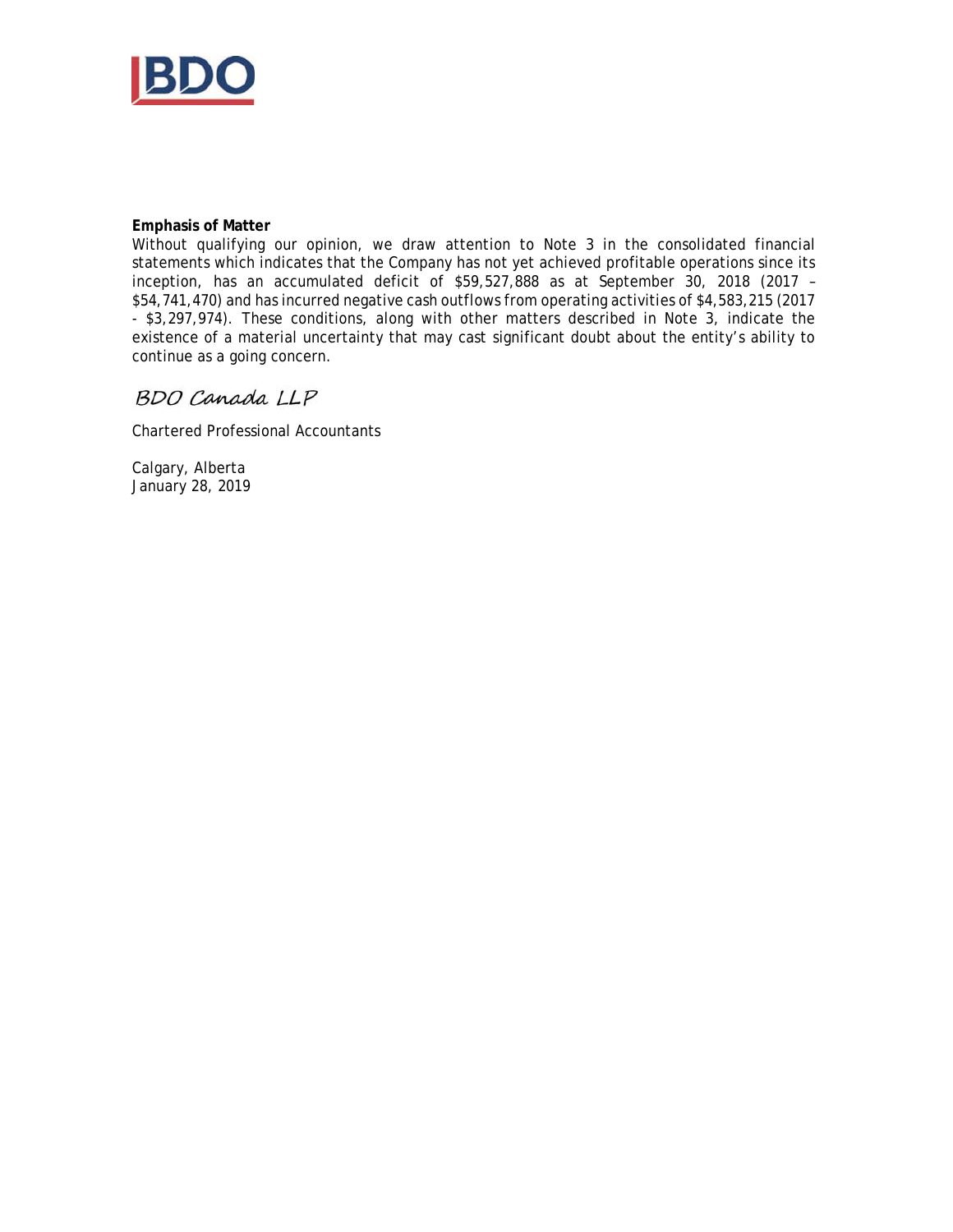### Consolidated statements of financial position

Stated in Canadian dollars

|                                                                | <b>Note</b>    | 2018           | 2017                 |
|----------------------------------------------------------------|----------------|----------------|----------------------|
| <b>Assets</b>                                                  |                |                |                      |
| Current:                                                       |                |                |                      |
| Cash                                                           |                | 1,286,000      | 2,568,346            |
| Accounts receivable                                            |                | 116,359        | 421,275              |
| Inventory                                                      | 6              | 1,224,495      | 389,648              |
| Prepaid expenses and deposits                                  |                | 514,469        | 274,559              |
|                                                                |                | 3,141,323      | 3,653,828            |
| Non-current:                                                   |                |                |                      |
| Development costs                                              |                | $\mathbf{3}$   | 3                    |
| Capital assets                                                 | $\overline{7}$ | 388,611        | 278,113              |
|                                                                |                | 3,529,937      | 3,931,944            |
| <b>Liabilities</b>                                             |                |                |                      |
| Current:                                                       |                |                |                      |
|                                                                | 19             | 3,284,383      |                      |
| Accounts payable and accrued liabilities<br>Warranty provision | 8              | 246,601        | 2,995,595<br>206,424 |
| Deferred revenue                                               |                | 112,309        |                      |
|                                                                |                | 713,906        | 641,579              |
| Current portion of long-term debt                              | 9<br>9         |                |                      |
| Derivative liability<br>Current portion of debentures          | 10             | 607,313        | 470,250              |
|                                                                | 11             |                |                      |
| Current portion of other liabilities                           |                | 83,167         | 65,388               |
| Non-current:                                                   |                | 5,047,679      | 4,379,236            |
| Deferred lease inducement                                      |                |                | 7,800                |
| Long-term debt                                                 | 9              | 2,468,121      |                      |
| Debentures                                                     | 10             |                | 54,504               |
| <b>Other liabilities</b>                                       | 11             | 442,968        | 521,665              |
|                                                                |                | 7,958,768      |                      |
|                                                                |                |                | 4,963,205            |
| Shareholders' equity (deficiency)                              |                |                |                      |
| Common shares                                                  | 12             | 44,522,984     | 43,256,471           |
| Preferred shares                                               | 13             | 1              | 1                    |
| Warrants                                                       | 15             | 484,663        | 1,121,859            |
| Contributed surplus                                            | 16             | 10,217,458     | 9,454,187            |
| Foreign currency translation reserve                           |                | (126, 049)     | (122, 309)           |
| Deficit                                                        |                | (59, 527, 888) | (54, 741, 470)       |
|                                                                |                | (4, 428, 831)  | (1,031,261)          |
|                                                                |                | 3,529,937      | 3,931,944            |

*Going concern (Note 3), Commitments (Note 25) and Subsequent events (Note 28) The accompanying notes are an integral part of these consolidated financial statements.* 

On behalf of the Board:

George Powlick, Director **Robert Penner, Director** Robert Penner, Director

 $\{signed\}$   $\{\{square\}$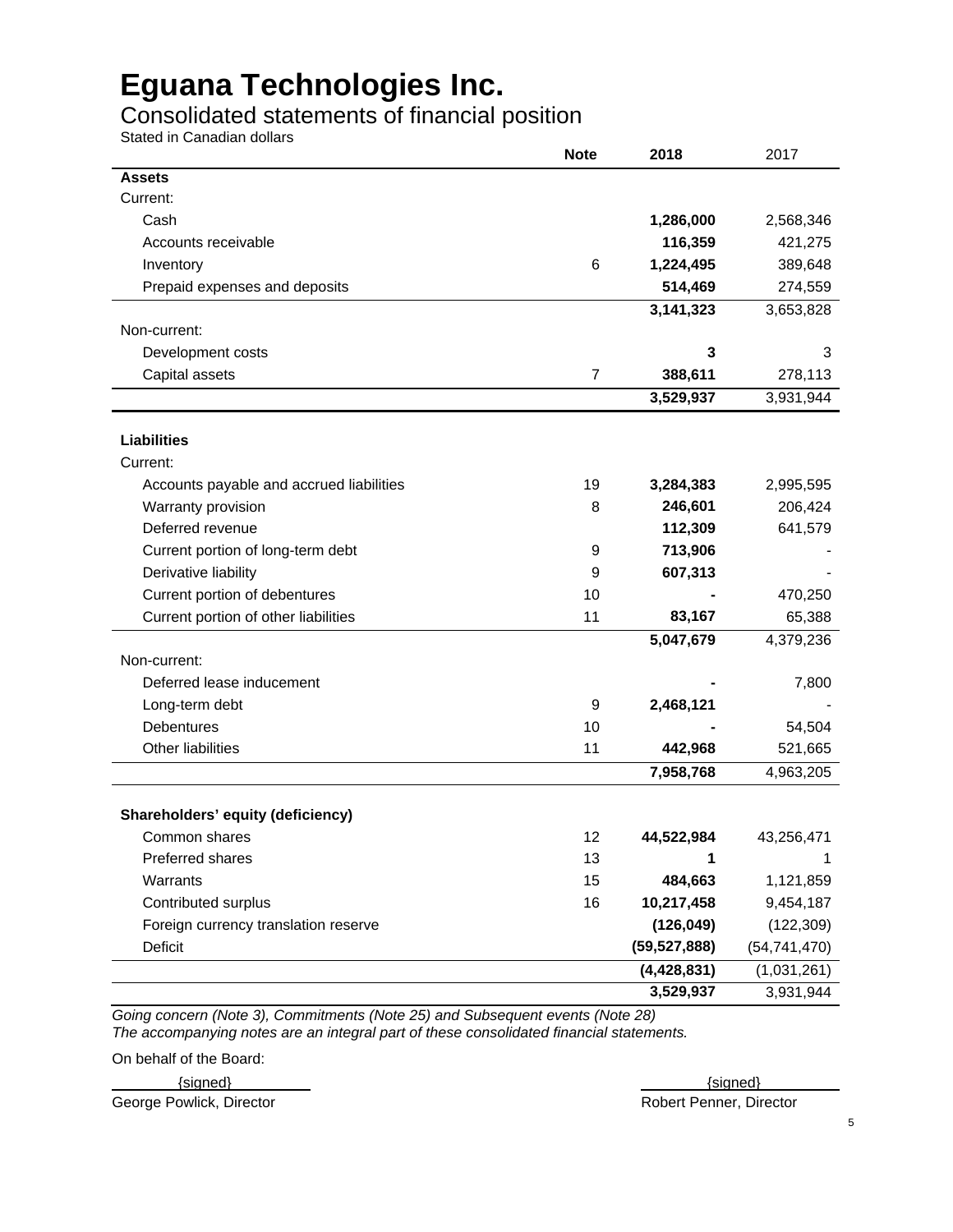### Consolidated statements of loss and comprehensive loss

For the years ended September 30,

Stated in Canadian dollars

|                                             | 2018<br>Note |             | 2017          |
|---------------------------------------------|--------------|-------------|---------------|
|                                             |              |             |               |
| Sales and engineering services              | 26           | 3,897,238   | 853,910       |
| Cost of goods sold                          |              | 2,702,375   | 578,478       |
| Gross margin                                |              | 1,194,863   | 275,432       |
|                                             |              |             |               |
| Expenses                                    |              |             |               |
| General and administrative                  | 19           | 2,177,580   | 1,976,108     |
| Selling and marketing                       | 19           | 1,303,752   | 788,731       |
| Product research and development            | 19           | 1,214,289   | 1,057,446     |
| Operations                                  |              | 556,949     | 503,271       |
| Bad debt expense                            | 18           |             | 107,012       |
|                                             |              | 5,252,570   | 4,432,568     |
|                                             |              |             |               |
| Loss before undernoted items                |              | (4,057,707) | (4, 157, 136) |
|                                             |              |             |               |
| Financing costs                             | 20           | (729, 079)  | (357, 531)    |
| Other income                                |              | 368         | 11,890        |
| <b>Net loss</b>                             |              | (4,786,418) | (4,502,777)   |
|                                             |              |             |               |
| Foreign currency adjustment to equity       |              | (3,740)     | 1,864         |
| <b>Total comprehensive loss</b>             |              | (4,790,158) | (4,500,913)   |
|                                             |              |             |               |
| Loss per common share                       |              |             |               |
|                                             |              |             |               |
| <b>Basic and diluted</b>                    |              | (0.02)      | (0.02)        |
|                                             |              |             |               |
| Weighted average number of common<br>shares |              |             |               |
|                                             |              |             |               |
| <b>Basic and diluted</b>                    | 12           | 218,384,304 | 201,911,454   |
|                                             |              |             |               |

*The accompanying notes are an integral part of these consolidated financial statements.*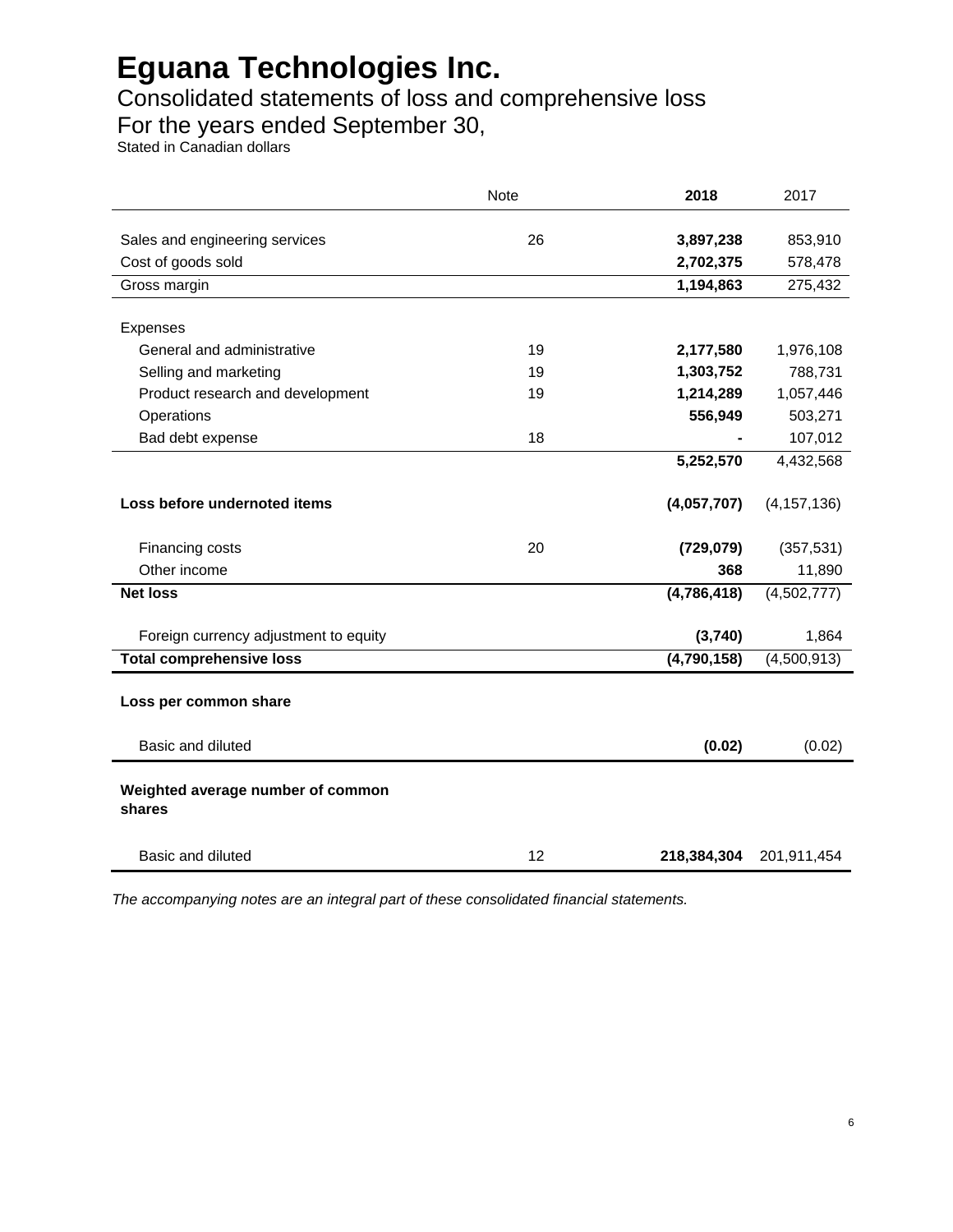Consolidated statements of change in equity (deficiency)

For the years ended September 30,

Stated in Canadian dollars

|                                   | Common<br>shares | Preferred<br>shares | Warrants   | Contributed<br>surplus | Foreign<br>currency<br>translation<br>reserve | Deficit        | Total         |
|-----------------------------------|------------------|---------------------|------------|------------------------|-----------------------------------------------|----------------|---------------|
| Balance October 1, 2017           | 43,256,471       | 1                   | 1,121,859  | 9,454,187              | (122, 309)                                    | (54, 741, 470) | (1,031,261)   |
| Loss for the period               |                  |                     |            |                        |                                               | (4,786,418)    | (4,786,418)   |
| Other comprehensive gain (loss)   |                  |                     |            |                        | (3,740)                                       |                | (3,740)       |
| Contributed capital               |                  |                     |            | 262,772                |                                               |                | 262,772       |
| Issue of share capital            |                  |                     |            |                        |                                               |                |               |
| Warrants issued                   |                  |                     | 151,017    |                        |                                               |                | 151,017       |
| Warrants exercised                | 1,266,513        | $\blacksquare$      | (622, 617) |                        |                                               |                | 643,896       |
| Warrants expired                  |                  | $\blacksquare$      | (165, 596) | 165,596                |                                               |                |               |
| Share-based payments              |                  |                     |            | 334,903                |                                               |                | 334,903       |
| <b>Balance September 30, 2018</b> | 44,522,984       | 1                   | 484,663    | 10,217,458             | (126, 049)                                    | (59, 527, 888) | (4, 428, 831) |
| Balance October 1, 2016           | 40,598,701       | 1                   | 1,380,291  | 8,998,578              | (124, 173)                                    | (50, 238, 693) | 614,705       |
| Loss for the period               |                  |                     |            |                        |                                               | (4,502,777)    | (4,502,777)   |
| Other comprehensive gain (loss)   |                  |                     |            |                        | 1,864                                         |                | 1,864         |
| Issue of share capital            | 2,506,392        |                     |            |                        |                                               |                | 2,506,392     |
| Warrants issued                   |                  |                     | 126,463    |                        |                                               |                | 126,463       |
| Warrants exercised                | 151,378          |                     | (83,094)   |                        |                                               |                | 68,284        |
| Warrants expired                  |                  |                     | (301, 801) | 301,801                |                                               |                |               |
| Share-based payments              |                  |                     |            | 153,808                |                                               |                | 153,808       |
| Balance September 30, 2017        | 43,256,471       | 1                   | 1,121,859  | 9,454,187              | (122, 309)                                    | (54, 741, 470) | (1,031,261)   |

*The accompany notes are an integral part of these consolidated financial statements.*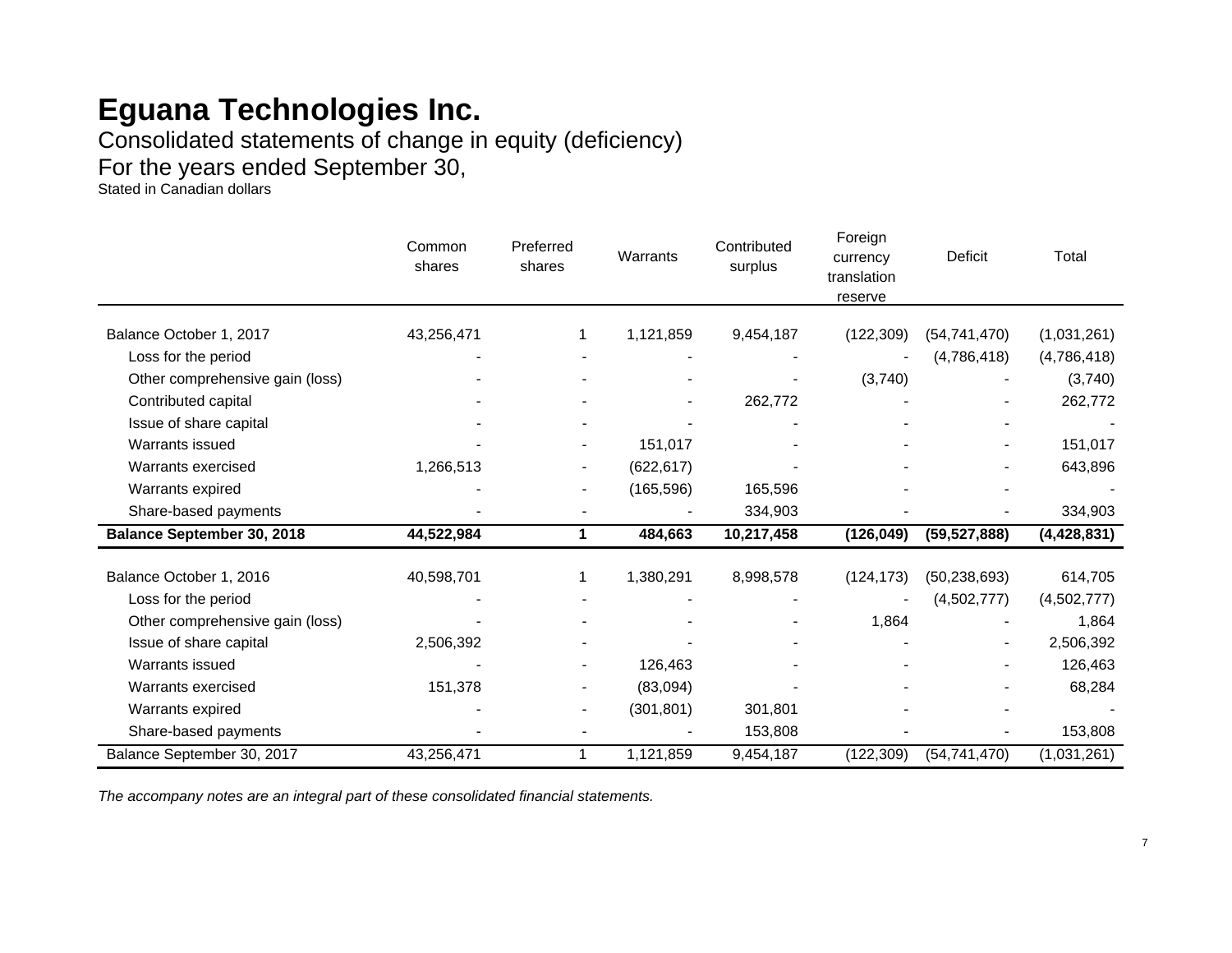Consolidated statements of cash flows For the years ended September 30

Stated in Canadian dollars

|                                           | Note           | 2018          | 2017        |
|-------------------------------------------|----------------|---------------|-------------|
| <b>Operating activities</b>               |                |               |             |
| Net loss                                  |                | (4,786,418)   | (4,502,777) |
| Financing costs                           | 20             | 729,079       | 357,531     |
| Share-based payments                      | 16             | 334,904       | 153,808     |
| Amortization of capital assets            | 7              | 124,558       | 100,267     |
| Warranty provision                        | 8              | 40,177        | (42, 537)   |
| Unrealized foreign exchange loss (gain)   |                | (7, 392)      | (5,092)     |
| Amortization of deferred lease inducement |                | (7,800)       | (15,600)    |
| Write down of inventory                   |                |               | 45,487      |
| Bad debt expense                          |                |               | 107,012     |
|                                           |                | (3,572,892)   | (3,801,901) |
| Net change in non-cash working capital    | 24             | (1,010,323)   | 503,927     |
| Cash flow used in operating activities    |                | (4, 583, 215) | (3,297,974) |
| <b>Financing activities</b>               |                |               |             |
| Proceeds from issuance of long-term debt  | 9              | 4,007,773     |             |
| Proceeds from common shares               | 12             |               | 3,000,000   |
| Proceeds on exercise of warrants          |                | 643,896       | 68,284      |
| Repayment of debentures                   | 10             | (597, 837)    | (885,096)   |
| Repayment of long-term debt               | 9              | (165, 842)    |             |
| Repayment of other liabilities            | 11             | (193, 795)    | (192, 946)  |
| Cash financing costs paid                 | 9, 12          | (158, 129)    | (367, 145)  |
| Repayment of government contribution      |                |               | (18, 683)   |
| Cash flow from financing activities       |                | 3,536,066     | 1,604,414   |
| <b>Investing activities</b>               |                |               |             |
| Capital asset additions                   | $\overline{7}$ | (235, 197)    | (93, 565)   |
| Cash flow used in investing activities    |                | (235, 197)    | (93, 565)   |
| Net change in cash                        |                | (1, 282, 346) | (1,787,125) |
| Cash, beginning of period                 |                | 2,568,346     | 4,355,471   |
| Cash, end of period                       |                | 1,286,000     | 2,568,346   |

*The accompanying notes are an integral part of these consolidated financial statements.*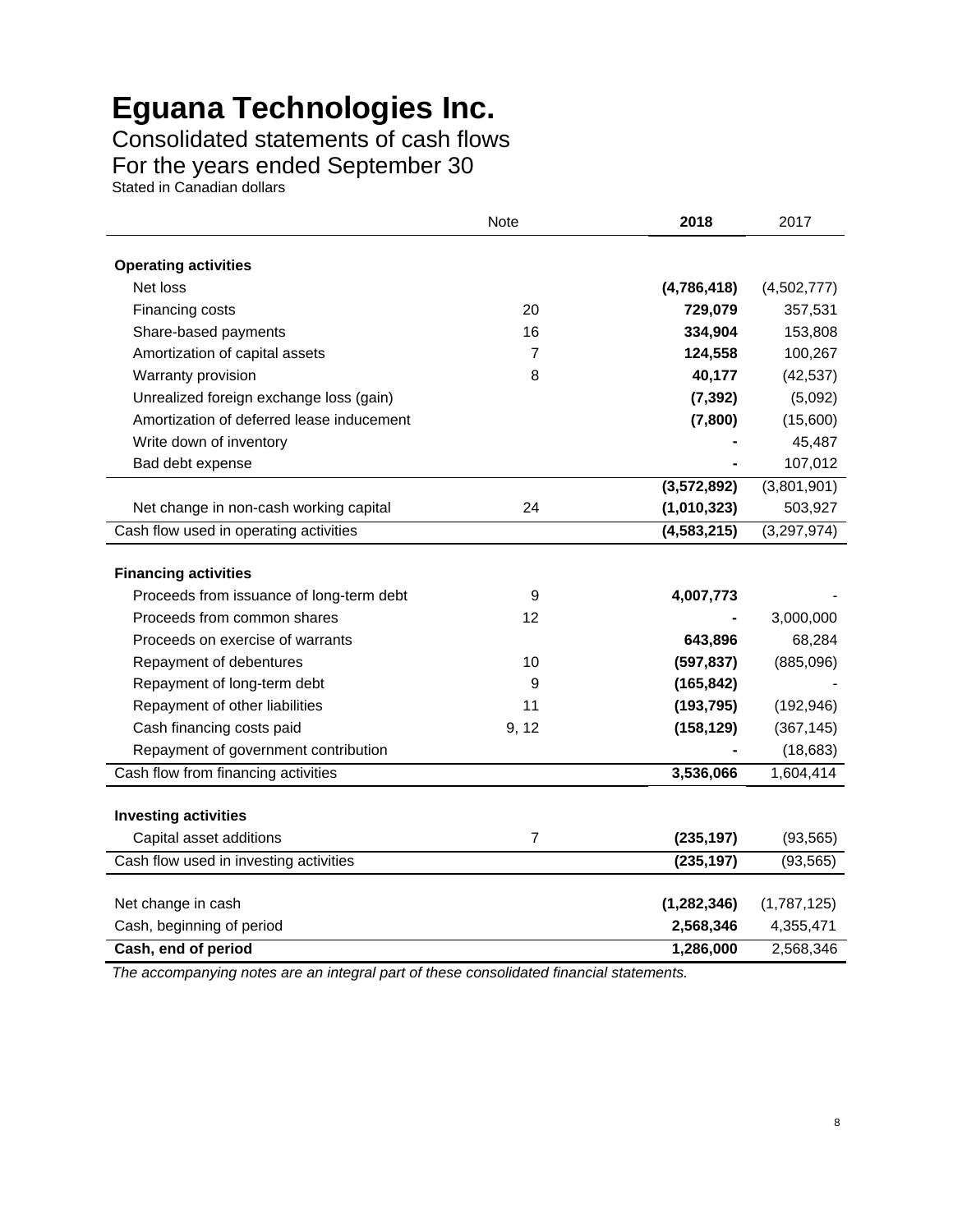### Notes to the consolidated financial statements

September 30, 2018

Stated in Canadian dollars

### **1. Description of the business**

Eguana Technologies Inc. ("the Company"), incorporated under the *Alberta Business Corporations Act*, develops and manufactures advanced power inverters for the emerging alternative and renewable energy industry - solar photovoltaic ("PV") systems, small wind turbines, fuel cells and energy storage. The Company is a publicly traded company headquartered at Unit 3,  $6143 - 4$ <sup>th</sup> Street SE, Calgary, Alberta, Canada and its shares trade on the TSX Venture Exchange (the "TSX-V") under the symbol "EGT".

### **2. Basis of preparation**

### **(a) Statement of compliance**

These consolidated financial statements ("the financial statements") were prepared in accordance with International Financial Reporting Standards ("IFRS"), as issued by the International Accounting Standards Board ("IASB").

The consolidated financial statements are presented on a historical cost basis except for derivative instruments which are measured at fair value.

These financial statements were approved and authorized for issuance by the Board of Directors of the Company on January 28, 2019.

### **(b) Basis of consolidation**

The consolidated financial statements of Eguana Technologies Inc. include the accounts of the Company and its wholly owned subsidiaries: Sustainable Energy Systems Inc., Eguana GmbH, Sustainable Energy Europa S.L., EGT Markets Limited Partnership, Sustainable Energy Laboratories Ltd., International Power Systems, Inc., and Sustainable Energy France.

Subsidiaries that are directly controlled by the parent company or indirectly controlled by other consolidated subsidiaries are fully consolidated. All intercompany balances, transactions and income are eliminated.

### **(c) Critical accounting estimates**

The preparation of these consolidated financial statements requires management to make estimates, judgments and assumptions that affect the reported amounts of assets, liabilities, sales and expenses, and related disclosure of contingent assets and liabilities. On an ongoing basis, management bases its estimates on historical experience and other assumptions that it believes are reasonable in the circumstances. Actual results may differ from the estimates. There have been no changes made to the methodology to determine critical accounting estimates.

The following reflect the most significant estimates and assumptions used in the preparation of the Company's consolidated financial statements.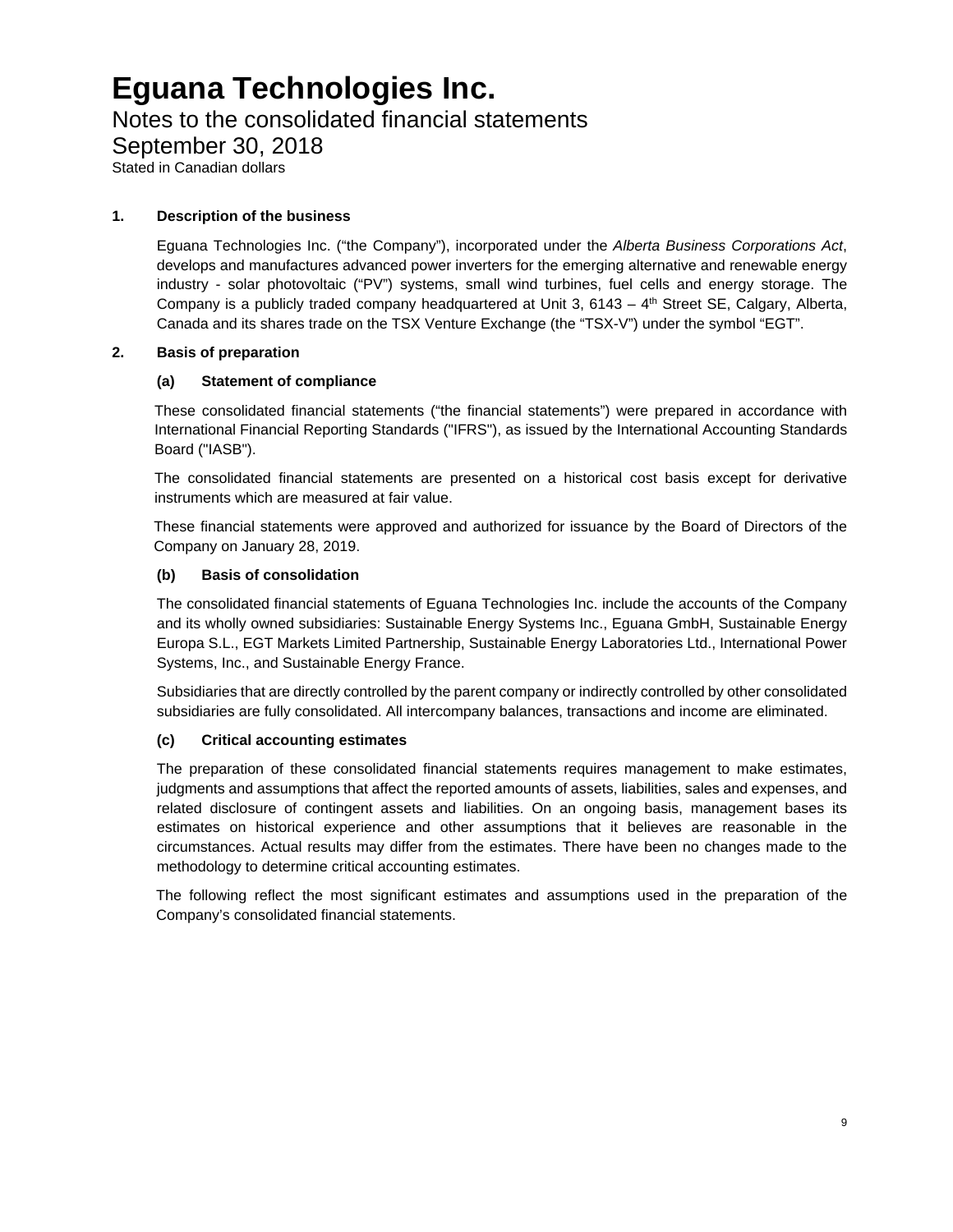Notes to the consolidated financial statements

September 30, 2018

Stated in Canadian dollars

### *i. Valuation adjustments for inventory*

Valuation adjustments for inventory are comprised of the impairments or recoveries recorded against inventories. The Company records valuation adjustments for inventory by comparing the inventory cost to its net realizable value. This process requires the use of estimates and assumptions related to future market demand, costs and prices. Such assumptions are reviewed quarterly and may have a significant impact on the valuation adjustments for inventory. Net realizable value is assessed on an item by item basis except when they cannot be practically evaluated separately from other items.

### *ii. Share-based payment transactions*

Share-based payments comprise compensation expense related to the granting of stock options and warrants. The Company values stock option expense and warrants using a fair value method of accounting. The fair value of stock options and warrants is estimated at the grant or issue date using the Black-Scholes option pricing model (the "model") or the fair value of services received in the case of warrants. The model requires the input of a number of assumptions, including expected dividend yield, expected stock price volatility, life of the options, forfeiture rate, and risk-free interest rates.

These assumptions are determined using management's best estimates and involve inherent uncertainties relating to market conditions, forfeitures and exercise which are outside of the control of the Company. Such assumptions are reviewed quarterly and have a significant impact on the estimates of fair value produced by the model.

### *iii. Long-term debt and debentures*

The Company issues long-term debt and debentures which may be comprised of embedded derivatives, debt and equity components. In determining the fair value of the Company's long-term debt and debentures on the date of issuance and at the date of the consolidated statement of financial position, management uses internally developed models. This method requires the input of a number of assumptions including estimated market rate of interest and timing and quantity of forecasted revenues. These assumptions are determined using management's best estimates and involve inherent uncertainties. They are reviewed quarterly and may have a significant impact on the estimates of fair value of the embedded derivatives and debt components.

### *iv. Warranty provision*

A provision for warranties is recognized when underlying products are sold. The Company determines the provision based on historical experience of failure rate and cost per failure over the life of the warranty. The initial estimate of warranty-related costs is revised annually.

### *v. Income taxes*

The Company carries on business in several countries and as a result, is subject to income taxes in a number of jurisdictions. The determination of income tax is inherently complex and the Company is required to interpret continually changing regulations and make certain estimates and assumptions about future events. While income tax filings are subject to audits and reassessments, the Company believes it has adequately provided for all income tax obligations. However, changes in facts and circumstances as a result of income tax audits, reassessments, jurisprudence and any new legislation may result in an increase or decrease in the provision for income taxes.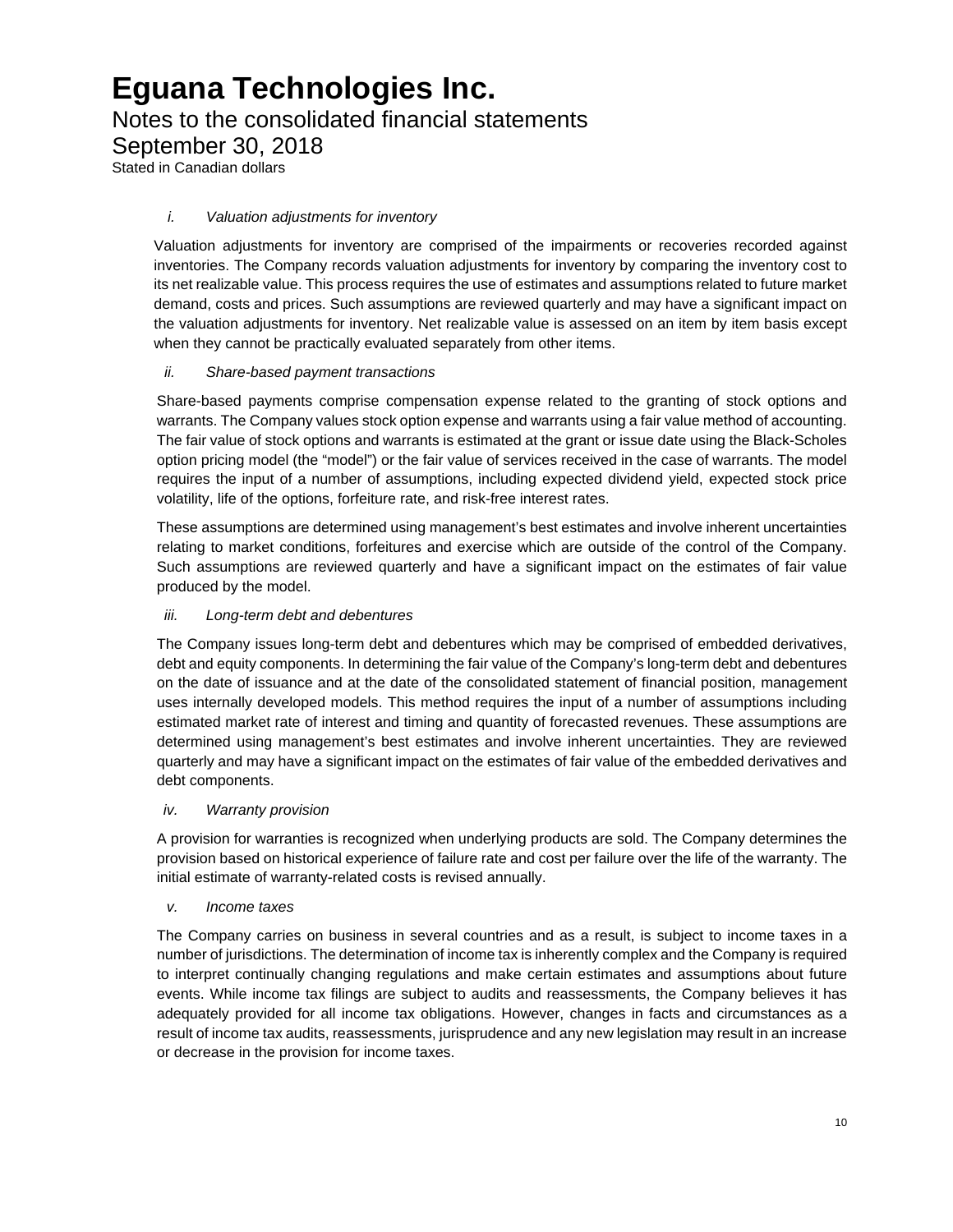Notes to the consolidated financial statements

September 30, 2018

Stated in Canadian dollars

### **(d) Critical accounting judgments**

In applying the Company's accounting policies, management has made certain judgments that may have a significant effect on the amounts recognized in the consolidated financial statements. Such judgments include:

### *i. Commitments and Contingencies*

By their nature, contingencies will only be resolved when one or more future events transpire. The assessment of contingencies inherently involves estimating the outcome of future events.

The Company has disclosed its disputes and was required to exercise judgement in assessing the recorded amounts.

### *ii. Determination of functional currency*

In determining the Company's functional currency, it periodically reviews its primary and secondary indicators as stipulated under IAS 21 "The Effects of Changes in Foreign Exchange Rates" to assess each subsidiary's primary economic environment in which the entity operates. The Company analyzes the currency that mainly influences labor, material and other costs of providing goods or services which is often the currency in which such costs are denominated and settled. The Company also analyzes secondary indicators such as the currency in which funds from financing activities such as equity issuances are generated and the funding dependency of the parent company whose predominant transactional currency is the Canadian dollar for both parent and subsidiaries. Determining the Company's predominant economic environment requires significant judgment.

### *iii. Inventory*

Judgement is required in determining whether net realizable value should be evaluated on an item by item basis or if they cannot be evaluated separately from other items in inventory and should be grouped with similar items.

### **3. Going concern**

These consolidated financial statements were prepared on a going concern basis. The going concern basis of accounting assumes that the Company will continue its operations for the foreseeable future and will be able to realize its assets and discharge its liabilities and commitments in the normal course of business.

At September 30, 2018, the Company had not achieved profitable operations since its inception and had an accumulated a deficit of \$59,527,888 (September 2017 - \$54,741,470) and recognized a cash flow deficiency from operations for the year ended September 30, 2018 of \$4,583,215 (September 2017 - \$3,297,974). Whether and when the Company can attain profitability and positive cash flows from operations is uncertain. The lack of profitable operations and cash flow deficiency may cast significant doubt on the Company's ability to continue as a going concern.

At September 30, 2018 the Company has working capital deficit of \$1,906,356 (September 30, 2017 – \$725,408).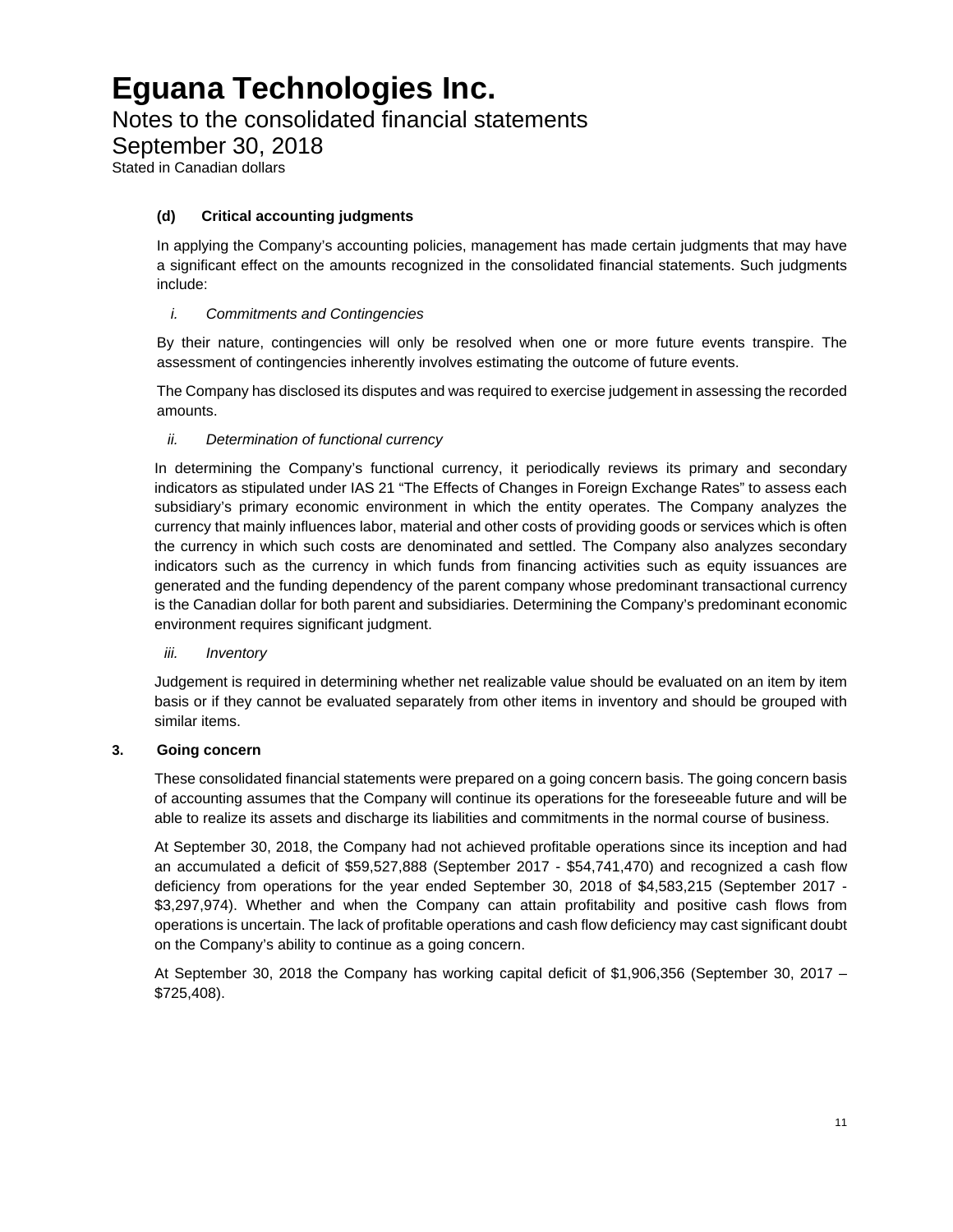### Notes to the consolidated financial statements

September 30, 2018

Stated in Canadian dollars

The ability to continue as a going concern is dependent on completing equity or debt financings and generating profitable operations in the future in order to meet liabilities as they come due and enable the Company to continue operations. The ability to continue as a going concern may be adversely impacted by the loss of customers and falling sales per customer. To address its financing requirements, the Company may seek financing through the issuance of common shares, first preferred shares, units of EGT Markets Limited Partnership and debentures. The outcome of these matters cannot be predicted at this time.

These consolidated financial statements do not include any adjustments which could be significant to the amounts and classification of assets and liabilities that may be necessary should the Company be unable to obtain equity or debt financings or generate profitable operations in the future. Failure to continue as a going concern would require the restatement of assets, liabilities and shareholders' deficiency on a liquidation basis, which could differ materially from the going concern basis.

### **4. Significant accounting policies**

The significant accounting policies are set out below. All dollar amounts are expressed in Canadian dollars unless otherwise noted.

#### **(a) Financial instruments**

A financial instrument is any contract that gives rise to a financial asset of one entity and a financial liability or equity instrument to another. Upon initial recognition, all financial instruments, including derivatives, are recognized on the consolidated statements of financial position at fair value. Subsequent measurement is then based on financial instruments being classified into one of the following five categories: 1) loans and receivables, 2) assets held-to-maturity, 3) assets available-for-sale, 4) other financial liabilities, and 5) fair value through profit or loss. Financial instruments classified at fair value through profit or loss or assets available-for-sale as a result of initially adopting this section are measured at fair value. Gains or losses on the subsequent measurement of fair value are recognized in net income (loss), while gains and losses on subsequent measurement of available-for-sale items are recognized as an adjustment to other comprehensive loss.

The Company's financial instruments include cash, accounts receivable, accounts payable and accrued liabilities, derivative liability, long-term debt, debentures, and other liabilities. Cash, and the embedded derivatives in the long-term debt and debentures, are measured at fair value, consistent with the "fair value through profit or loss" classification. Net gains and losses arising from changes in fair value are recognized in net loss upon de-recognition or impairment. Accounts receivable are measured at amortized cost using the effective interest rate method, consistent with the "loans and receivables" classification. Under this method, estimated future cash receipts are discounted over the asset's expected life, or other appropriate period, to its net carrying value. Accounts payable and accrued liabilities, other liabilities, long-term debt and the debentures are measured at amortized cost using the effective interest method, consistent with the "other financial liabilities" classification. Equity instruments are recorded at the proceeds received with direct issue costs deducted.

Embedded derivatives are separated from the host contract and accounted for separately when all three of the following conditions are met: 1) the economic characteristics and risks of the host contract and the embedded derivative are not closely related; 2) a separate instrument with the same terms as the embedded derivative would meet the definition of a derivative; and 3) the hybrid instrument is not measured at fair value with changes in fair value recognized in profit or loss. Changes in the fair value of the embedded derivative are recognized immediately in the statement of loss and comprehensive loss.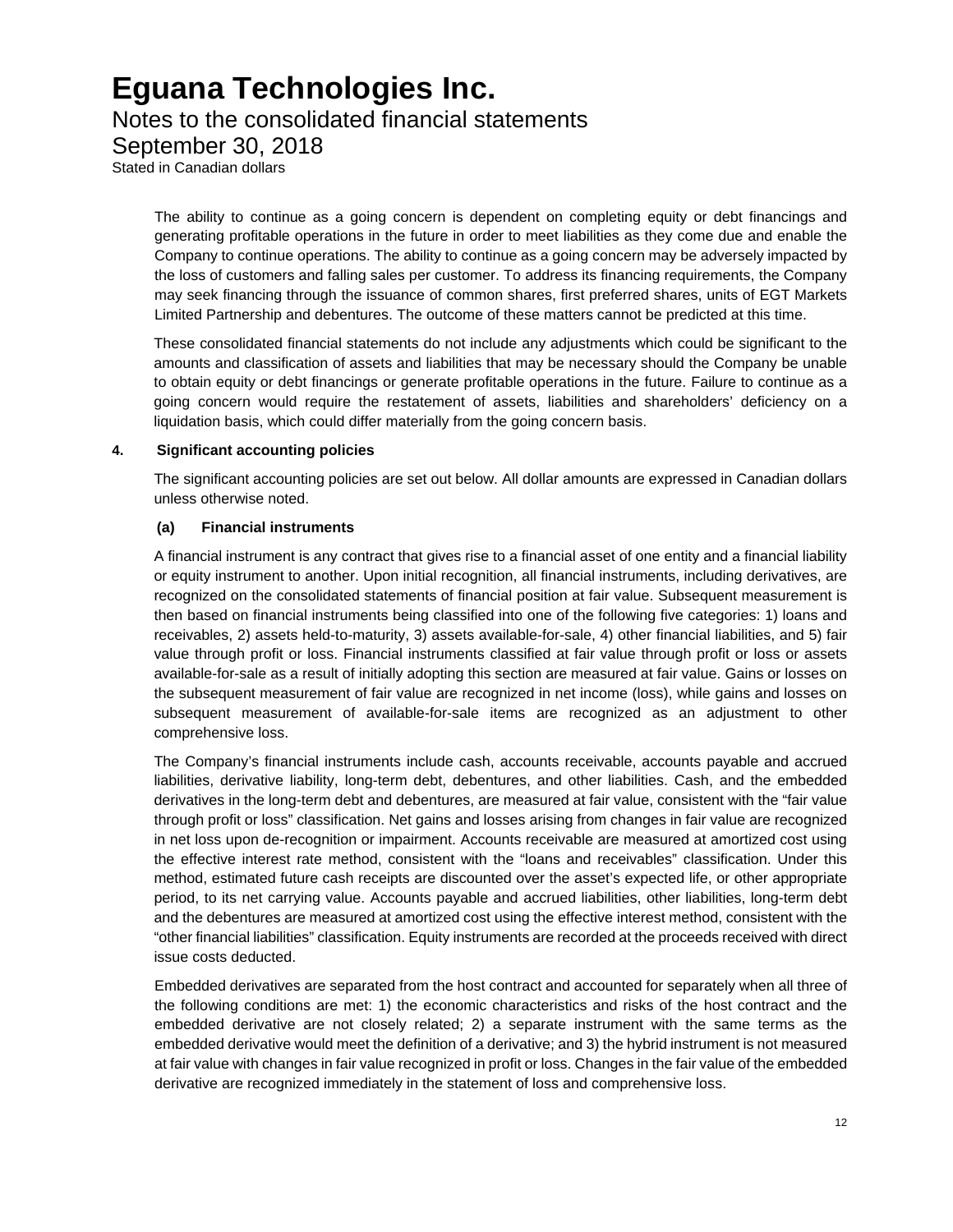### Notes to the consolidated financial statements

September 30, 2018

Stated in Canadian dollars

The Company has an embedded derivative with respect to the Company's long-term debt (Note 9) as a result of long-term debt issued during the year. The embedded derivative in the long-term debt is recognized at fair value with changes in fair value recorded in the consolidated statement of loss and comprehensive loss every period.

The Company had an embedded derivative related to the Company's ability to call the debentures (Note 10) at par at any time after the second or third anniversary of issue. The Company also had an embedded derivative related to the royalty payments on the debentures. The Company estimated sales each reporting period during the term of the agreement to determine the estimated royalties and determines the fair value of the embedded derivatives. The embedded derivatives related to the call and the royalty payment were determined as one value, as management considered them to be closely linked and were presented within the line item denoted "Debentures" in the consolidated statements of financial position. The embedded derivative in the debenture was recognized at fair value with changes in fair value recorded in the consolidated statement of loss and comprehensive loss every period.

On initial recognition, the financial instruments were classified into debt and other financial liabilities (embedded derivatives) based upon fair value with the equity components being the residual amounts.

Subsequent to the initial recognition, the liability component is measured at amortized cost using the effective interest rate method. The equity component is not re-measured subsequent to initial recognition.

The effective interest method is a method of calculating the amortized cost of a financial asset/liability and of allocating interest income/expense over the relevant period. The effective interest rate is the rate that discounts estimated future cash flows (including all fees paid that form an integral part of the effective interest rate, transaction costs and other premiums or discounts) through the expected life of the financial asset/liability, or, where appropriate, a shorter period. Transaction costs are comprised primarily of legal, accounting, underwriters' fees and other costs directly attributable to the issuance of the financial instruments*.*

### **(b) Foreign currencies**

### *i. Foreign currency transactions*

The consolidated financial statements are prepared in Canadian dollars, which is the parent's and subsidiaries' functional currency. Transactions in foreign currencies are initially recorded at the functional currency spot rate at the date of the transaction. Monetary assets and liabilities denominated in foreign currencies are translated at the functional currency prevailing rate of exchange at the reporting date. Nonmonetary items that are measured in terms of historical cost in foreign currency are translated using the prevailing exchange rates as at the dates of the initial transactions. Non-monetary items measured at fair value in a foreign currency are translated using the exchange rates at the date when the fair value was determined.

### *ii. Foreign currency balances*

The assets and liabilities of foreign operations are translated to Canadian dollars at exchange rates at the reporting date. Foreign currency differences are recognized and presented in other comprehensive income (loss) and in the foreign currency translation reserve in equity.

When the settlement of a monetary item receivable from or payable to a foreign operation is neither planned nor likely in the foreseeable future, foreign exchange gains and losses, net of tax, arising from those items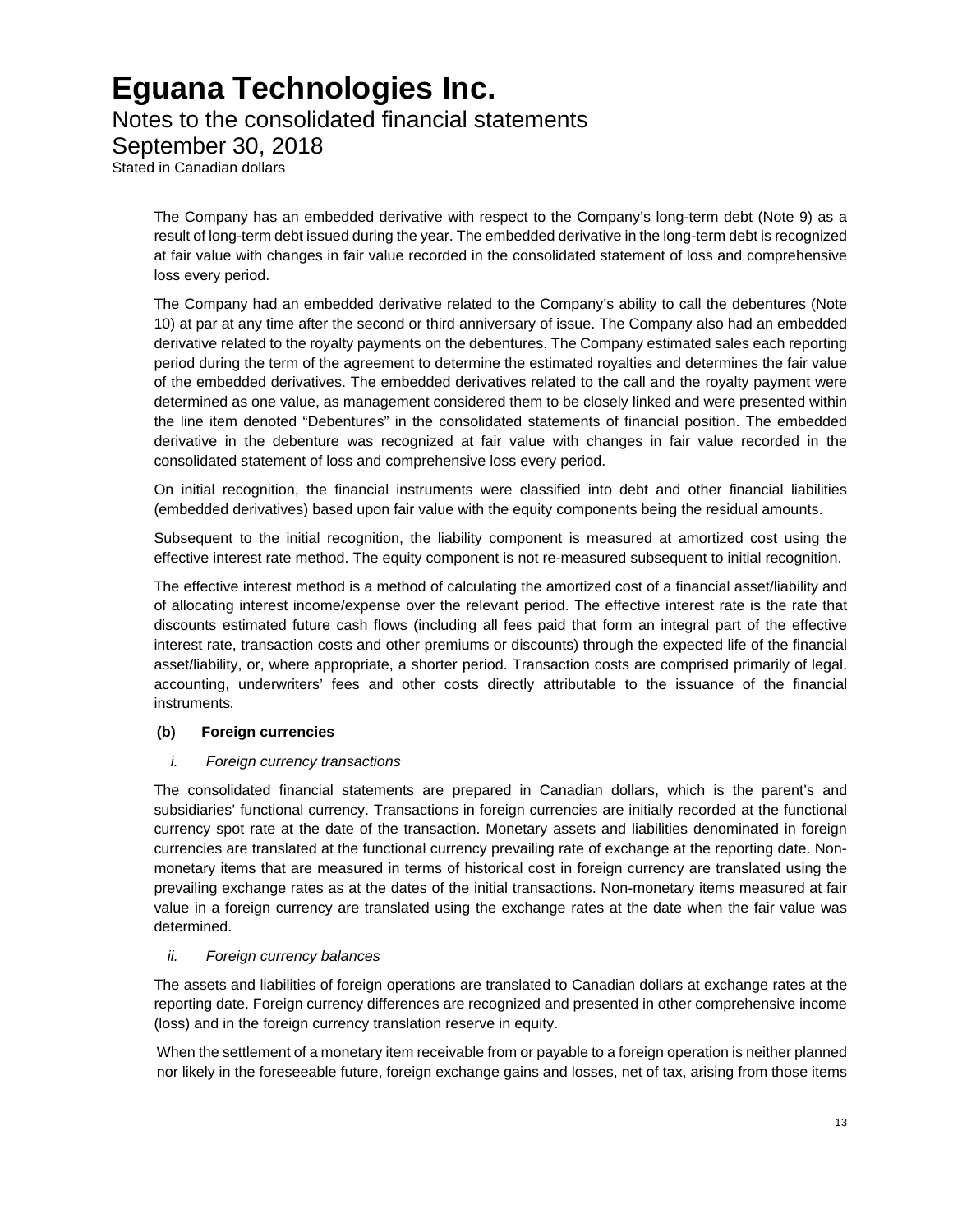### Notes to the consolidated financial statements

September 30, 2018

Stated in Canadian dollars

are considered to form part of a net investment in a foreign operation and are recognized in other comprehensive income (loss) and presented in the translation reserve in equity.

On disposal of a foreign operation, any cumulative exchange differences held in equity and arising after the date of transition to IFRS are transferred to the consolidated statement of comprehensive income (loss) as part of the profit or loss on sale.

### **(c) Inventory**

Inventories are stated at the lower of cost or net realizable value. Inventory is valued on a weighted average cost basis. Net realizable value represents the estimated selling price for inventories less all estimated costs necessary to make the sale. The reversal of previous net realizable value write-downs is recorded when there is a subsequent increase in the value of inventory.

### **(d) Capital assets**

Capital assets are stated in the consolidated statements of financial position at cost less accumulated amortization, impairment losses and government grants. Amortization is charged so as to write off the cost of assets, other than land, over their estimated useful lives, using the straight-line method. Amortization is charged once an asset is determined to be available for use. The estimated useful lives, residual values and amortization method are reviewed at each year end, with the effect of any changes in estimates accounted for on a prospective basis.

Assets held under finance leases are amortized over their expected useful lives on the same basis as owned assets or, where shorter, the term of the relevant lease. Amortization is charged over the estimated useful life of the asset at the following rates:

| Furniture and equipment and leasehold improvements | 5 years straight-line      |
|----------------------------------------------------|----------------------------|
| Computer equipment                                 | 3 years straight-line      |
| Computer software                                  | 1 year straight-line       |
| Lab equipment                                      | 3 to 5 years straight-line |
| Dies and molds                                     | 1 year straight-line       |

The gain or loss arising on the disposal of capital assets is determined as the difference between the sales proceeds and the carrying amount of the asset and is recognized in profit or loss.

### **(e) Research costs**

Expenditures on research activities are recognized as an expense in the period in which they are incurred.

#### **(f) Impairment of capital assets**

At each consolidated statement of financial position date, the Company reviews the carrying amounts of its capital assets to determine whether there is any indication that those assets have suffered an impairment loss. If any such indication exists, the recoverable amount of the asset is estimated in order to determine the extent of the impairment loss (if any). Where it is not possible to estimate the recoverable amount of an individual asset, the Company estimates the recoverable amount of the cash-generating unit ("CGU") to which the asset belongs. The recoverable amount is the higher of the fair value less costs to sell the asset or the asset's value in use using estimates. The value in use is determined by estimating the future cash flows projected to be generated by these assets on a pre-tax basis. These cash flows are discounted at a rate reflecting the estimated time value of money and risk associated with the asset or CGU. If the recoverable amount of an asset or CGU is estimated to be less than its carrying amount, the carrying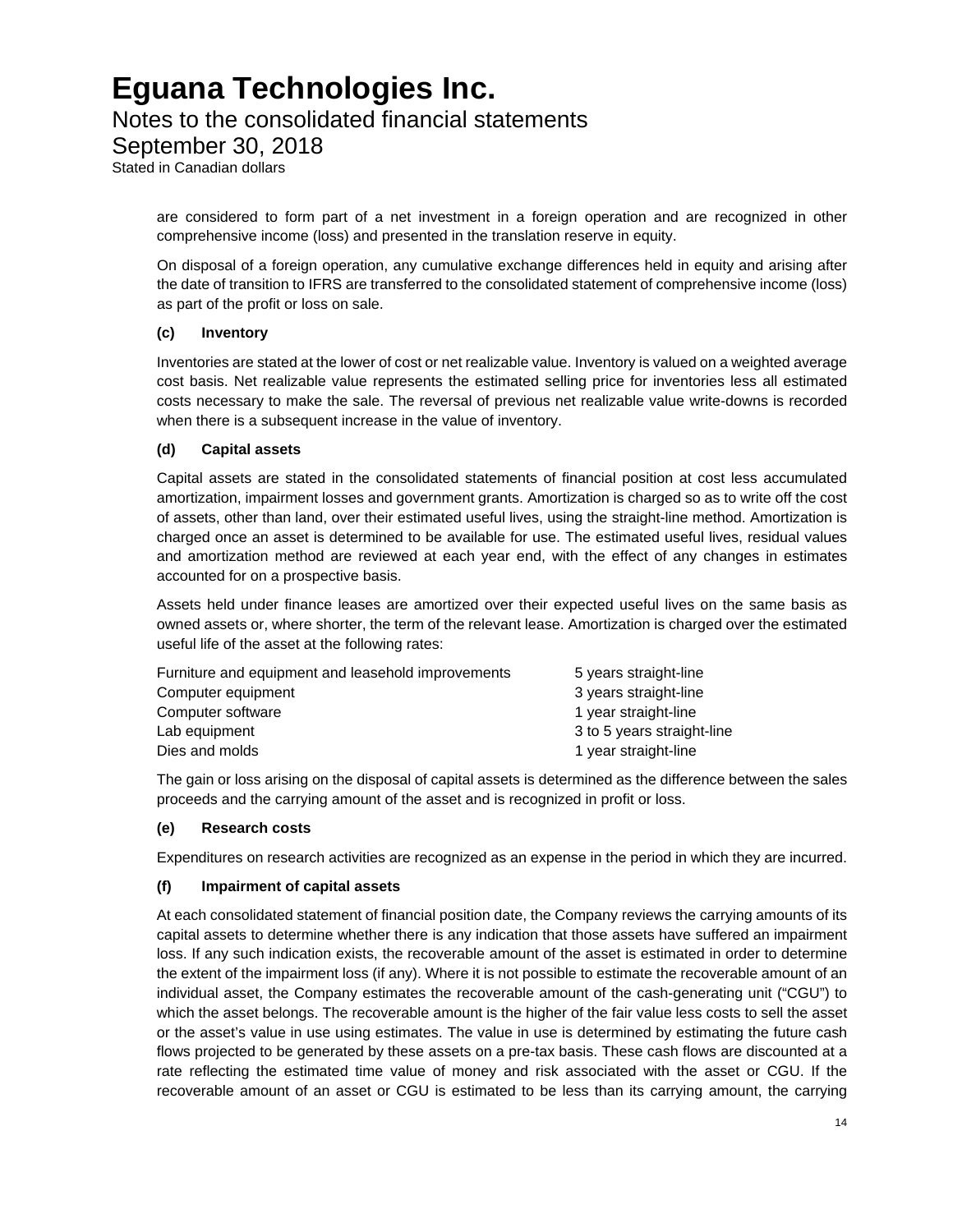### Notes to the consolidated financial statements

September 30, 2018

Stated in Canadian dollars

amount of the asset or CGU is reduced to its recoverable amount. An impairment loss is recognized immediately in profit or loss, unless the relevant asset is carried at a revalued amount, in which case the impairment loss is treated as a revaluation decrease.

Where an impairment loss subsequently reverses, the carrying amount of the asset or CGU is increased to the revised estimate of its recoverable amount, but the increased carrying amount cannot exceed the carrying amount that would have been determined had no impairment loss been recognized for the asset or CGU in prior years. A reversal of an impairment loss is recognized immediately in profit or loss, unless the relevant asset is carried at a revalued amount, in which case the reversal of the impairment loss is treated as a revaluation increase.

### **(g) Government grants**

Government grants were utilized to fund the various research and development technologies of the Company. Government grants are not recognized until there is reasonable assurance that the Company will comply with the conditions of the grant and that the grant will be received.

Government grants, including contingently repayable government grants, whose primary condition is that the Company should purchase, construct or otherwise acquire non-current assets, are recorded as a deduction of the cost of the asset and transferred to profit or loss on a systematic and rational basis over the useful lives of the related assets.

The Company participated in government programs which are non-repayable government grants (Note 22). Assistance related to non-payable programs is recorded when there is reasonable assurance that the contribution will be received and all conditions will be complied with. Assistance is presented as a reduction of the related expense or development costs. For repayable government programs, the obligation is treated as a financial liability.

### **(h) Provisions and contingencies**

### *i. Provisions*

Provisions are recognized when the Company has a present obligation (legal or constructive) as a result of a past event, it is probable that the Company will be required to settle the obligation, and a reliable estimate can be made of the amount of the obligation. The amount recognized as a provision is the best estimate of the consideration required to settle the present obligation at the balance sheet date, taking into account the risks and uncertainties surrounding the obligation. Where a provision is measured using the cash flows estimated to settle the present obligation, its carrying amount is the present value of those cash flows. When some or all of the economic benefits required to settle a provision are expected to be recovered from a third party, the receivable is recognized as an asset if it is virtually certain that reimbursement will be received and the amount of the receivable can be measured reliably.

A provision for warranties is recognized when the underlying products are sold. The provision is based on historical experience. The initial estimate of warranty-related costs is revised annually.

### *ii. Contingencies*

When a contingency is substantiated by confirming events, can be reliably measured and will likely result in an economic outflow, a liability is recognized in the consolidated financial statements as the best estimate available to settle the obligation. A contingent liability is disclosed where the existence of an obligation will only be confirmed by a future event, or where the amount of a present obligation cannot be measured reliably or will likely not result in an economic outflow. Contingent assets are only disclosed when the inflow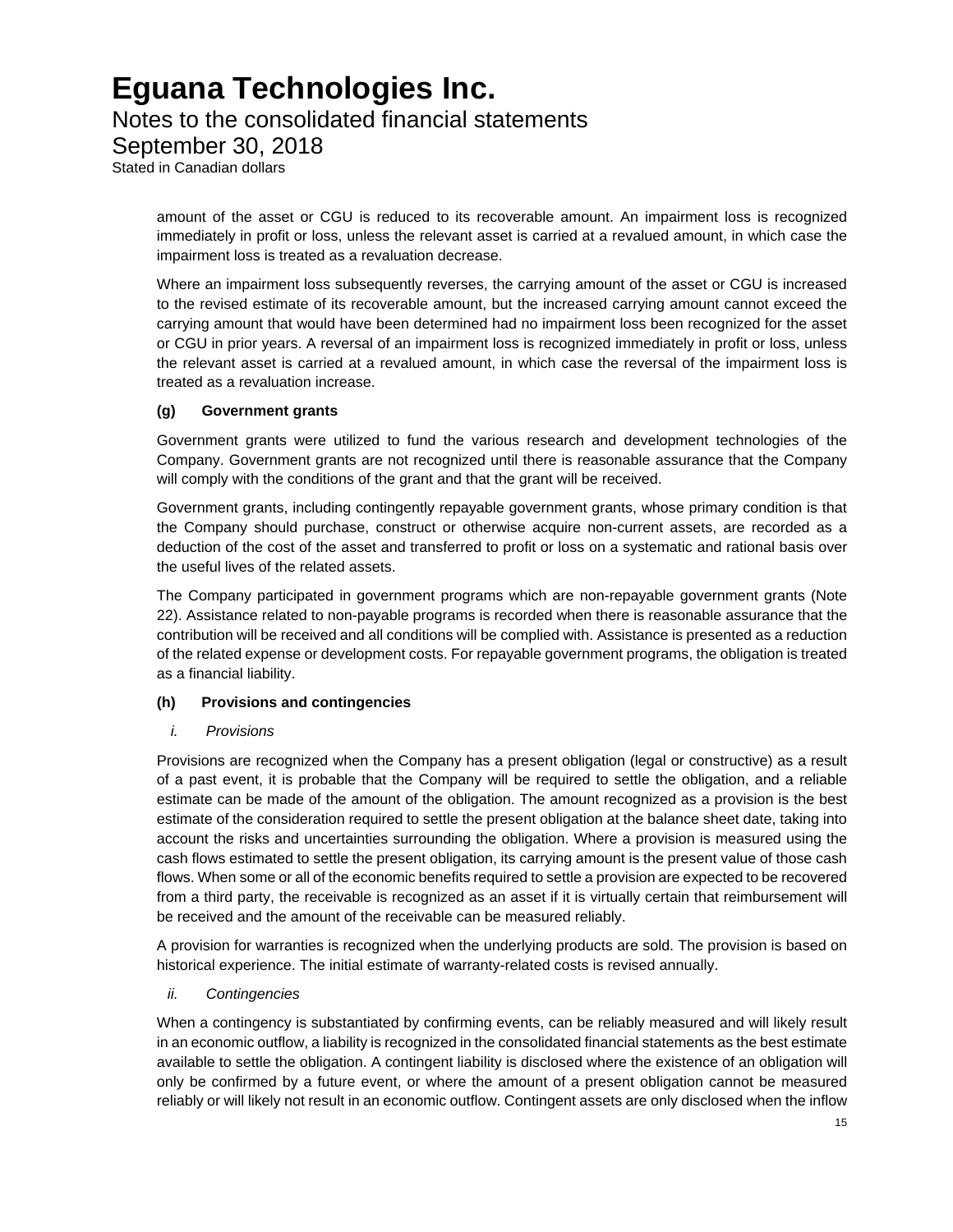### Notes to the consolidated financial statements

September 30, 2018

Stated in Canadian dollars

of economic benefits is probable. When the economic benefit becomes virtually certain, the asset is no longer contingent and is recognized in the consolidated financial statements.

### **(i) Share-based payments**

Share-based payments are comprised of stock option awards granted to directors, officers, employees and consultants which are equity-settled share-based payments.

*These equity-settled share-based payments are measured at the fair value of the equity instruments and are recognized as an employee expense with the offsetting credit as an increase to the share-based payment reserve.* Where equity instruments are granted to non-employees they are recorded at the fair value of the goods or services received. Where the fair value of goods or services received cannot be reliably measured it is measured based on the fair value of the equity instrument granted.

The fair value is measured at the grant date using the Black-Scholes options pricing model based on terms and conditions upon which the options were granted. Each tranche is recognized on a graded vesting basis over the period during which the options vest. At each consolidated statement of financial position date, the Company revises its estimate of the number of equity instruments expected to vest as a result of the effect of non-market based vesting conditions. The impact of the revision of the original estimates, if any, is recognized in profit or loss such that the cumulative expense reflects the revised estimate, with a corresponding adjustment to the share-based payment reserve.

Upon exercise of the stock option, the Company issues new shares. The associated fair value amount is reclassified from the share-based payment reserve to share capital. The proceeds received net of any directly attributable transaction costs are credited to share capital when the options are exercised.

### **(j) Revenue recognition**

Revenue from product sales is generally recognized on transfer of ownership to the customer and when reasonable assurance exists regarding the measurement and collection of the consideration received.

Engineering fee revenue is recognized when the service is performed and ultimate collection is reasonably measured.

### **(k) Income taxes**

.

Income taxes are recognized in the consolidated statement of loss and comprehensive loss, except where they relate to items recognized in other comprehensive loss or directly in equity, in which case the related taxes are recognized in other comprehensive loss or equity. Taxes are recorded using the tax rate that has been enacted or substantively enacted by the consolidated statement of financial position date.

Deferred tax assets and liabilities are recognized based on unused tax losses and tax credits and the difference between the tax and accounting values of assets and liabilities and are calculated using enacted or substantively enacted tax rates for the periods in which the unused tax losses and tax credits and differences are expected to reverse. The effect of tax rate changes is recognized in earnings or equity, as the case may be, in the period of substantive enactment.

Deferred tax assets are recognized only to the extent that it is probable that future taxable profits will be available against which the assets can be utilized.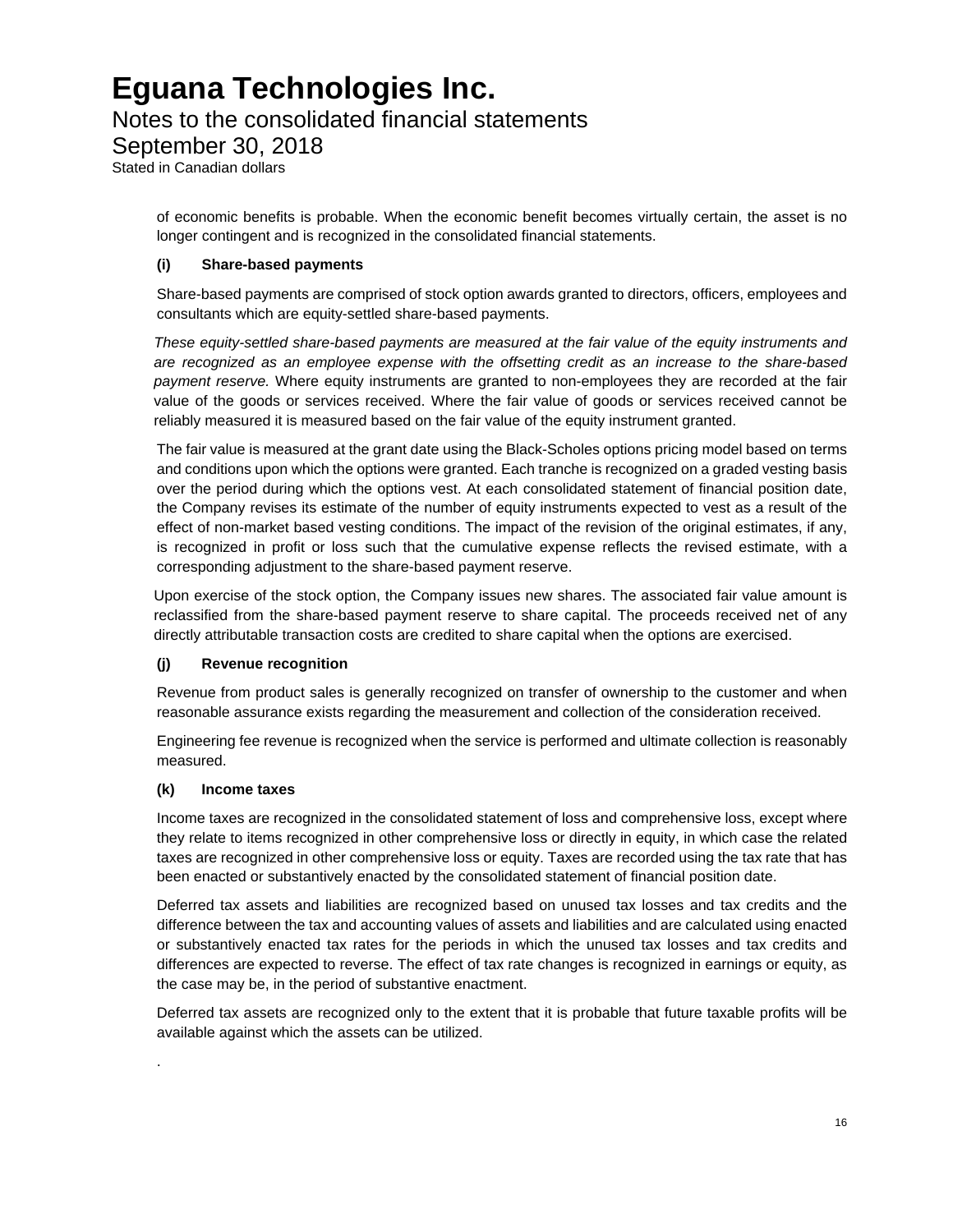### Notes to the consolidated financial statements

September 30, 2018

Stated in Canadian dollars

The Company is subject to assessments by various taxation authorities that may interpret tax legislation differently. The final amount of taxes to be paid depends on a number of factors including the outcomes of audits, appeals, or negotiated settlements. The Company accounts for such differences based on its best estimate of the probable outcome of these matters.

### **(l) Loss per share**

The Company computes basic loss per share using net loss attributable to the Company's shareholders divided by the weighted-average number of common shares outstanding. The Company does not compute diluted loss per share as this calculation would be anti-dilutive.

### **5. Recently issued accounting pronouncements**

The IASB has issued the following new and revised standards and amendments, which are not yet effective for the year ended September 30, 2018. The Company is currently evaluating the impact of adopting these standards.

### **(a) IFRS 9, Financial Instruments ("IFRS 9")**

In July 2014, the IASB issued the final version of IFRS 9 Financial Instruments that replaces IAS 39 Financial Instruments: Recognition and Measurement and all previous versions of IFRS 9. IFRS 9 brings together all three aspects of the accounting for financial instruments project; classification and measurement, impairment and hedge accounting. IFRS 9 is effective for annual periods beginning on or after 1 January 2018, with early application permitted. The Company is assessing the impact of this standard.

### **(b) IFRS 15, Revenue from Contracts ("IFRS 15")**

IFRS 15 was issued in May 2014 and amended in April 2016 establishes a five-step model to account for revenue arising from contracts with customers. Under IFRS 15, revenue is recognized at an amount that reflects the consideration to which an entity expects to be entitled in exchange for transferring goods or services to a customer. The new revenue standard will supersede all current revenue recognition requirements under IFRS. Either a full retrospective application or a modified retrospective application is required for annual periods beginning on or after January 1, 2018. Early adoption is permitted. The Company is assessing the impact of this standard.

### **(c) IFRS 16, Leases ("IFRS 16")**

IFRS 16 was issued in January 2016 and it replaces IAS 17 "Leases", IFRIC 4 "Determining whether an Arrangement contains a Lease", SIC-15 "Operating Leases-Incentives" and SIC-27 "Evaluating the Substance of Transactions Involving the Legal Form of a Lease". IFRS 16 sets out the principles for the recognition, measurement, presentation and disclosure of leases and requires lessees to account for all leases under a single on-balance sheet model similar to the accounting for finance leases under IAS 17. IFRS 16 is effective for annual periods beginning on or after January 1, 2019.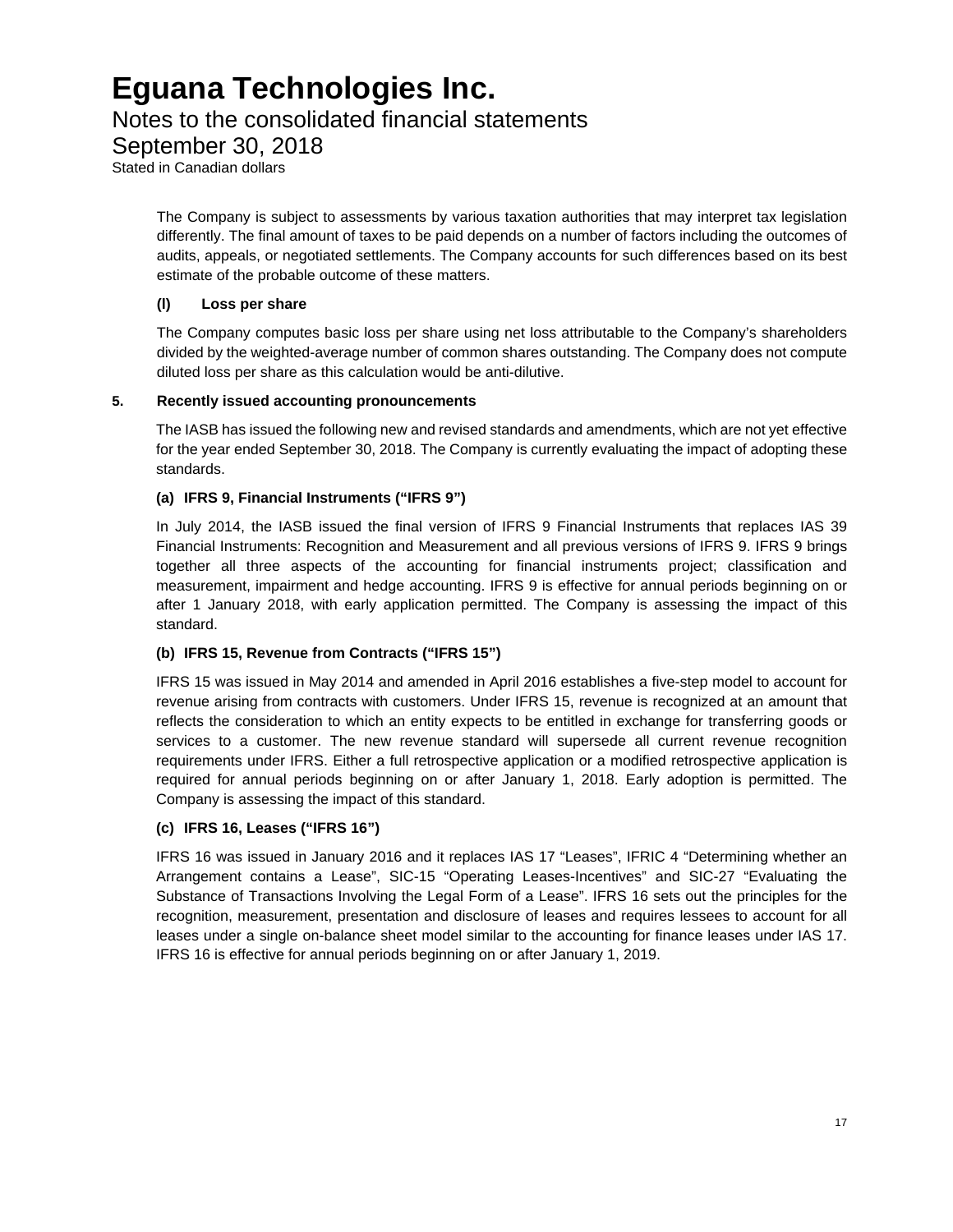Notes to the consolidated financial statements

September 30, 2018

Stated in Canadian dollars

### **6. Inventory**

|                | 2018      | 2017    |
|----------------|-----------|---------|
|                |           |         |
| Finished goods | 655,257   | 156,978 |
| Components     | 569,238   | 232,670 |
|                | 1,224,495 | 389,648 |

As at September 30, 2018, \$1,137,777 (September 2017 - \$303,226) of inventory was carried at cost and \$86,718 (September 2017 - \$86,422) was carried at net realizable value.

BiDirex sub-assembly inventory of \$45,487 was written-off in 2017. There was \$nil inventory write-off in 2018.

#### **7. Capital assets**

|                                            | Computer<br>equipment<br>and<br>software | Lab<br>equipment | Furniture and<br>equipment<br>and leasehold<br>improvements | <b>Dies</b><br>and<br>molds | Total     |
|--------------------------------------------|------------------------------------------|------------------|-------------------------------------------------------------|-----------------------------|-----------|
| Cost                                       |                                          |                  |                                                             |                             |           |
| Balance October 1, 2017                    | 476,461                                  | 954,622          | 270,012                                                     | 42,714                      | 1,743,809 |
| Additions                                  | 19,998                                   | 121,008          | 94,191                                                      |                             | 235,197   |
| <b>Disposals</b>                           |                                          |                  | (1,956)                                                     |                             | (1,956)   |
| Balance September 30, 2018                 | 496,459                                  | 1,075,630        | 362,247                                                     | 42,714                      | 1,977,050 |
| Accumulated amortization and<br>impairment |                                          |                  |                                                             |                             |           |
| Balance October 1, 2017                    | 472,569                                  | 738,764          | 211,649                                                     | 42,714                      | 1,465,696 |
| Amortization                               | 11,605                                   | 78,484           | 34,469                                                      |                             | 124,558   |
| Disposals                                  |                                          |                  | (1, 815)                                                    |                             | (1, 815)  |
| Balance September 30, 2018                 | 484,174                                  | 817,248          | 244,303                                                     | 42,714                      | 1,588,439 |
| <b>Carrying Value September 30, 2018</b>   | 12,285                                   | 258,382          | 117,944                                                     |                             | 388,611   |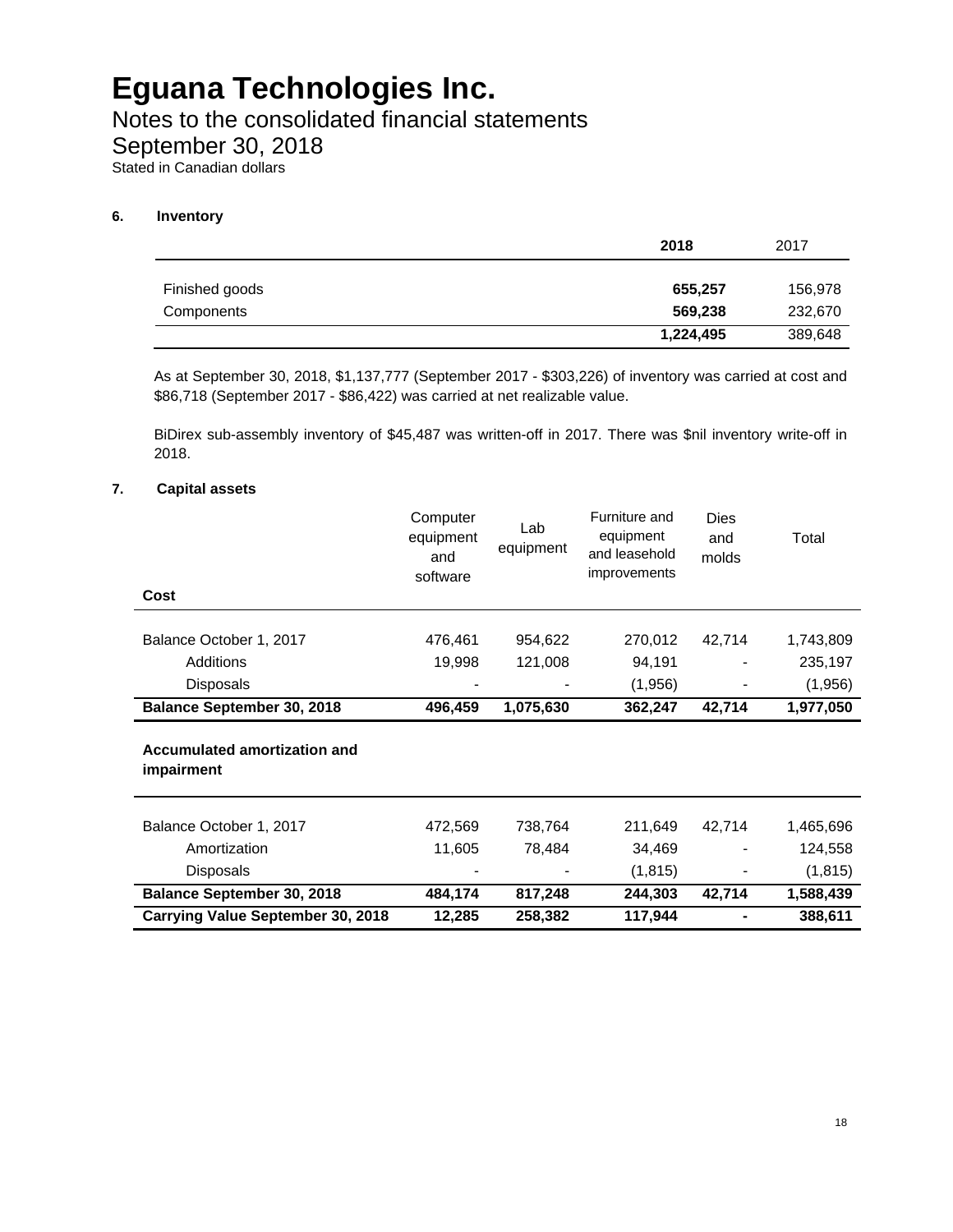Notes to the consolidated financial statements

September 30, 2018

Stated in Canadian dollars

| Cost                                              | Computer<br>equipment<br>and<br>software | Lab<br>equipment | Furniture and<br>equipment<br>and leasehold<br>improvements | <b>Dies</b><br>and<br>molds | Total     |
|---------------------------------------------------|------------------------------------------|------------------|-------------------------------------------------------------|-----------------------------|-----------|
|                                                   |                                          |                  |                                                             |                             |           |
| Balance October 1, 2016                           | 475,190                                  | 903,540          | 228,801                                                     | 42,714                      | 1,650,245 |
| Additions                                         | 1,271                                    | 51,082           | 41,211                                                      |                             | 93,564    |
| <b>Disposals</b>                                  |                                          |                  |                                                             |                             |           |
| Balance September 30, 2017                        | 476,461                                  | 954,622          | 270,012                                                     | 42,714                      | 1,743,809 |
| <b>Accumulated amortization and</b><br>impairment |                                          |                  |                                                             |                             |           |
| Balance October 1, 2016                           | 466,457                                  | 670,923          | 185,336                                                     | 42,714                      | 1,365,430 |
| Amortization                                      | 6,112                                    | 67,841           | 26,313                                                      |                             | 100,266   |
| <b>Disposals</b>                                  |                                          |                  |                                                             |                             |           |
| Balance September 30, 2017                        | 472,569                                  | 738,764          | 211,649                                                     | 42,714                      | 1,465,696 |
| Carrying Value September 30, 2017                 | 3,892                                    | 215,858          | 58,363                                                      |                             | 278,113   |

Amortization of the capital assets is included in the consolidated statement of loss and comprehensive loss under the line item "general and administrative".

#### **8. Warranty provision**

|                                   | Total     |
|-----------------------------------|-----------|
|                                   |           |
| Balance October 1, 2016           | 248.961   |
| Increase (decrease) in provision  | (42, 537) |
| Balance September 30, 2017        | 206.424   |
| Increase (decrease) in provision  | 40.177    |
| <b>Balance September 30, 2018</b> | 246.601   |

The provision for warranty claims represents the present value of the Company's best estimate of the future outflow that will be required for the Company's obligations for warranties. The estimate has been made on the basis of historical warranty trends and may vary as a result of new material, altered manufacturing processes or other events affecting product quality.

The Company reviews the assumptions used in the determination of the warranty provision on an annual basis. During the current year, management determined that the failure rate used and the cost per warranty claim should be adjusted to reflect the claims made in the current year and for the additional sales in the year. The financial effect of the reassessment, along with the increase in number of units in the field and the number of units no longer under warranty, is to increase the provision for warranty expense in the current year by \$40,177 (2017 – decrease by \$42,537).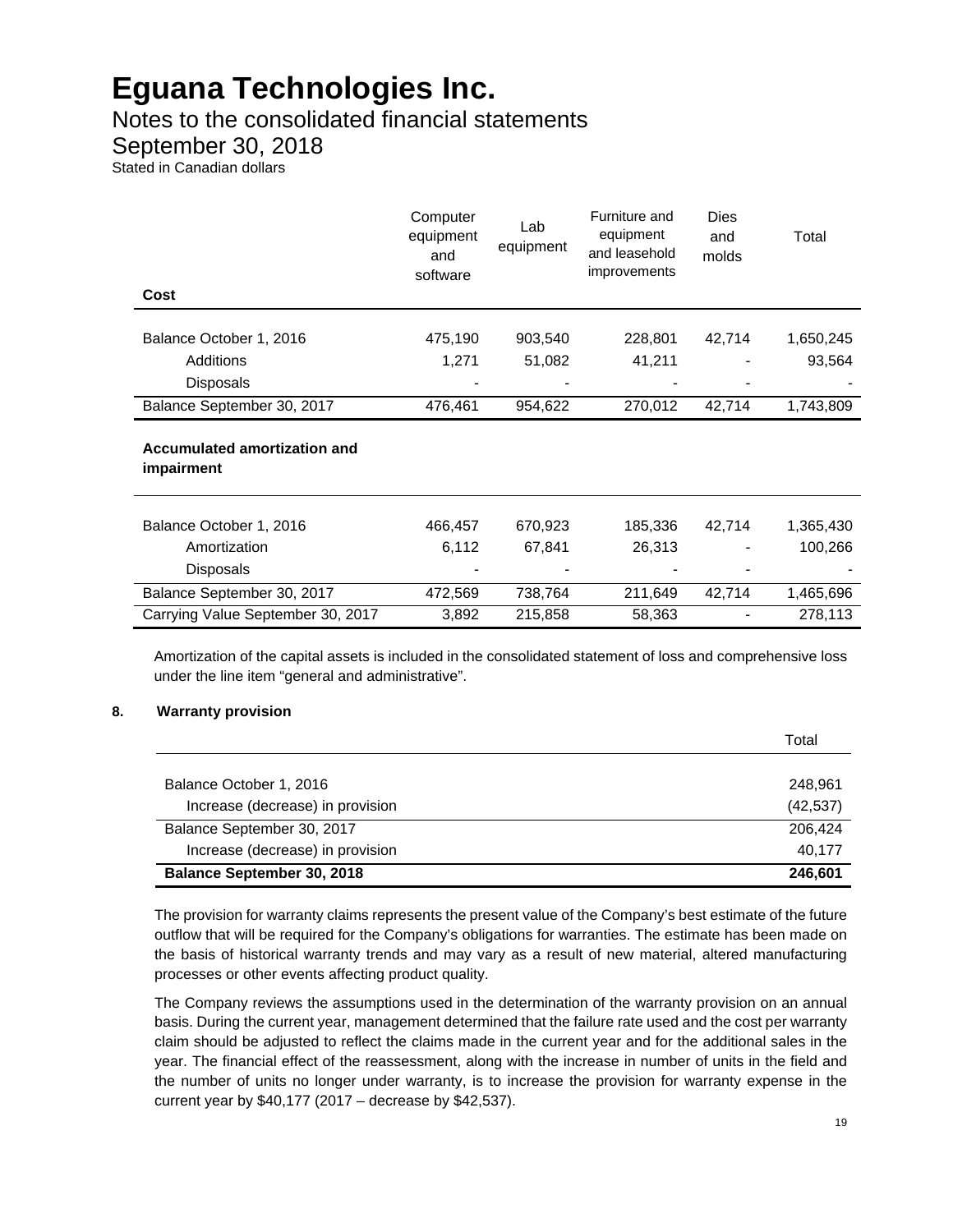Notes to the consolidated financial statements

September 30, 2018

Stated in Canadian dollars

### **9. Long-term debt and derivative liability**

|                                           | <b>Derivative</b><br>liability |               | Long-term debt |              |
|-------------------------------------------|--------------------------------|---------------|----------------|--------------|
|                                           | <b>Senior</b>                  | <b>Senior</b> | <b>DHCT</b>    | <b>Total</b> |
|                                           | Loan                           | Loan          |                |              |
| Balance October 1, 2017                   |                                |               |                |              |
| Proceeds from issuance of long-term debt  |                                | 2,707,773     | 1,300,000      | 4,007,773    |
| Fair value allocation to warrant exchange | 457,644                        | (457,644)     | (151, 016)     | (151, 016)   |
| Fair value allocation contributed surplus |                                |               | (262, 772)     | (262, 772)   |
| Financing cost                            | (10, 198)                      | (47, 931)     | (100,000)      | (158, 129)   |
| Accretion and accrued interest            |                                | 341,387       | 22,499         | 363,886      |
| Repayment                                 |                                | (165, 842)    |                | (165, 842)   |
| Loss (gain) on derivative liability       | 159,867                        |               |                | 159,867      |
| Loss (gain) on foreign exchange           |                                | (4, 427)      |                | (4, 427)     |
| <b>Balance September 30, 2018</b>         | 607,313                        | 2,373,316     | 808,711        | 3,789,340    |
| Less: current portion                     | (607, 313)                     | (713,906)     |                | (1,321,219)  |
|                                           |                                | 1,659,410     | 808,711        | 2,468,121    |

### **(a) Long-term debt – Senior Loan**

In December 2017, the Company issued \$1,500,000 of debt in USD bearing an interest rate of 12.5% per annum which will be repaid in equal instalments starting in June 2018 for 30 months (the "Senior Loan").

In August 2018, the Company drew an additional \$750,000 USD from the Senior Lender, bearing interest at 12.5% per annum, which will be repaid in equal instalments starting in March 2019 for 30 months.

The loan has first priority over all assets of the Company. Providing certain criteria are met, the Company has the option to draw another \$750,000 USD (Note 28). The Company may prepay the loan by paying all scheduled but unpaid payments. If prepayment occurs after 12 months, the Company will receive a 15% discount off future interest owed. If prepayment occurs after 15 months, the Company will receive a 25% discount off future interest owed. If prepayment occurs after 21 months, the Company will receive a 35% discount off future interest owed.

As part of the original Senior Loan, the Company issued 2,951,733 warrants which convert into an equal number of shares with an exercise price of \$0.17 CAD and an expiry date of December 20, 2022. As at September 30, 2018, 2,582,767 warrants were exercisable and the remaining 368,966 warrants will vest when the Company draws the additional \$750,000 USD. The vested unexercised warrants are exchangeable at the option of the holder for \$750,000 USD after the earlier of a liquidity event or September 30, 2021.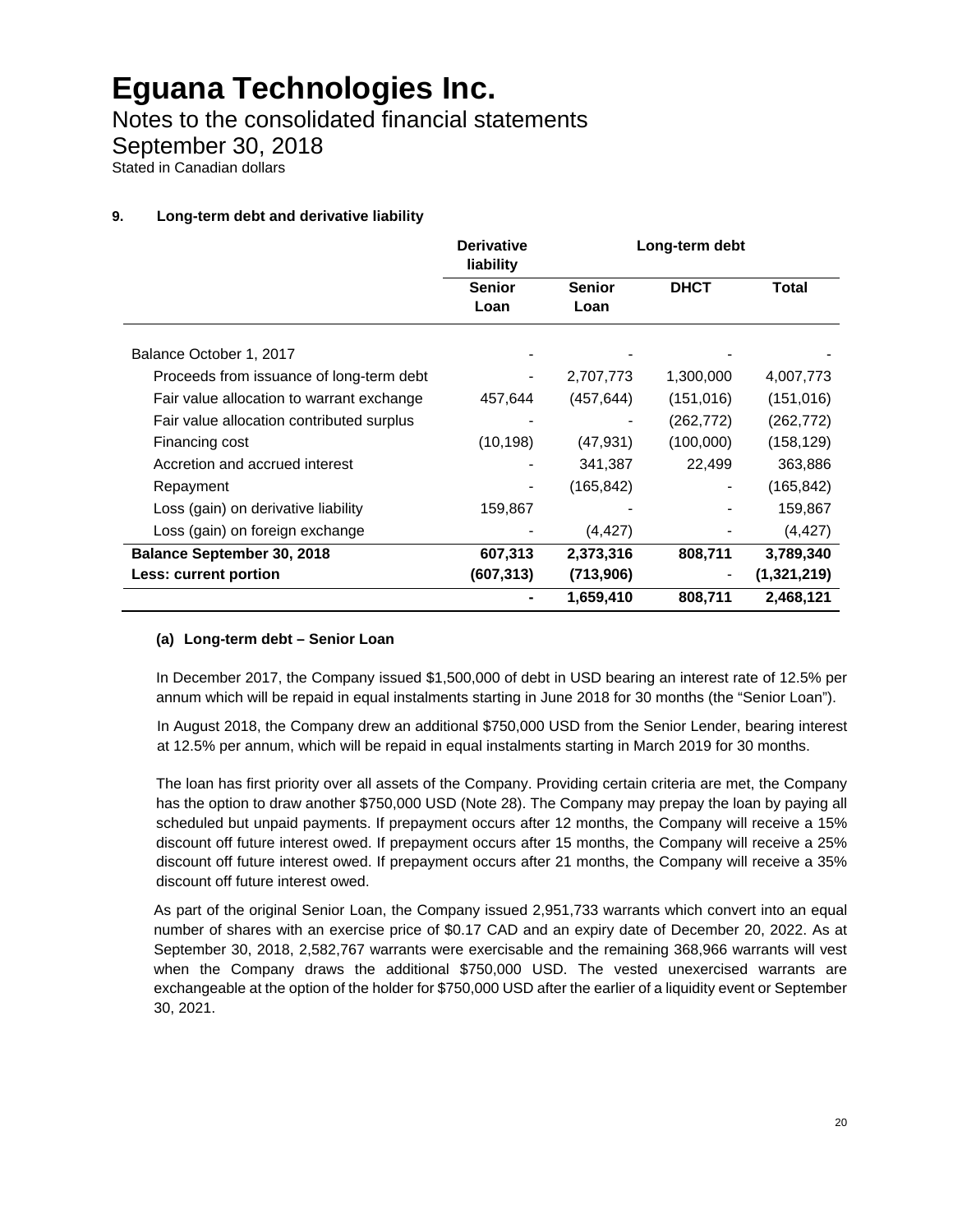### Notes to the consolidated financial statements

September 30, 2018

Stated in Canadian dollars

The Company has measured the fair value of the warrant derivative liability associated with the Senior Loan, with the residual assigned to the loan. The warrant derivative liability was estimated using the higher of the present value of the warrant exchange payment and the option pricing model. Financing fees of \$58,129 were allocated between the long-term loan and the derivative liability. The long-term loan is a financial liability and will be accreted to its face value over the term of the loans using an effective interest rate of 27% and 18%, respectively.

The derivative liability is carried at fair value through profit and loss and re-measured at each reporting date. The higher fair value was the present value of the warrant exchange payment using a discount rate of 23% and the value was determined to be \$607,313 at September 30, 2018.

### **(b) Long-term debt – DHCT**

In August, 2018, the Company entered into a loan agreement for general working capital for \$1,300,000 with its largest shareholder, DHCT II Luxembourg SARL ("DHCT"). The loan will be repaid one month after the final loan payment to the Senior Lender is made. The loan bears interest at a fixed annual rate of 8% and is to be paid at the same time the loan is repaid.

As consideration for the advance of the loan from DHCT, which has a second priority lien on all the assets of the Eguana and its material subsidiaries, the Company has issued common shares purchase warrants, entitling DHCT to purchase an aggregate of up to 1,238,095 common shares at a price of \$0.21 per common share for a period of three (3) years from the date of the loan. The Black-Scholes option model was used to calculate the fair value of the warrants using a nil dividend yield, a 2.13% interest rate and a volatility of 100.75%. The fair market value at issuance was \$163,601, with \$12,585 of financing fees allocated, resulting in an adjusted book value of \$151,016.

A portion of the proceeds were allocated to contributed surplus, representing a capital contribution on the residual of the fair value of the warrants and the loan.

Financing fees of \$100,000 were paid with respect the DHCT long-term debt, allocated between the debt, warranty, and capital contribution. The long-term loan is a financial liability and will be accreted to its face value over the term of the loan using an effective interest rate of 26%.

### **10. Debentures**

|                                   | Debt<br>component<br>of debenture | Embedded<br>derivative | Total      |
|-----------------------------------|-----------------------------------|------------------------|------------|
| Balance October 1, 2016           | 1,175,543                         | 18,936                 | 1,194,479  |
| Accretion                         | 215,372                           |                        | 215,372    |
| Repayments                        | (875, 549)                        | (9,548)                | (885,097)  |
| Balance September 30, 2017        | 515,366                           | 9,388                  | 524,754    |
| Accretion                         | 31,303                            |                        | 31,303     |
| Change in fair value              | 43,903                            | (2, 123)               | 41,780     |
| Repayments                        | (590, 572)                        | (7,265)                | (597, 837) |
| <b>Balance September 30, 2018</b> |                                   |                        |            |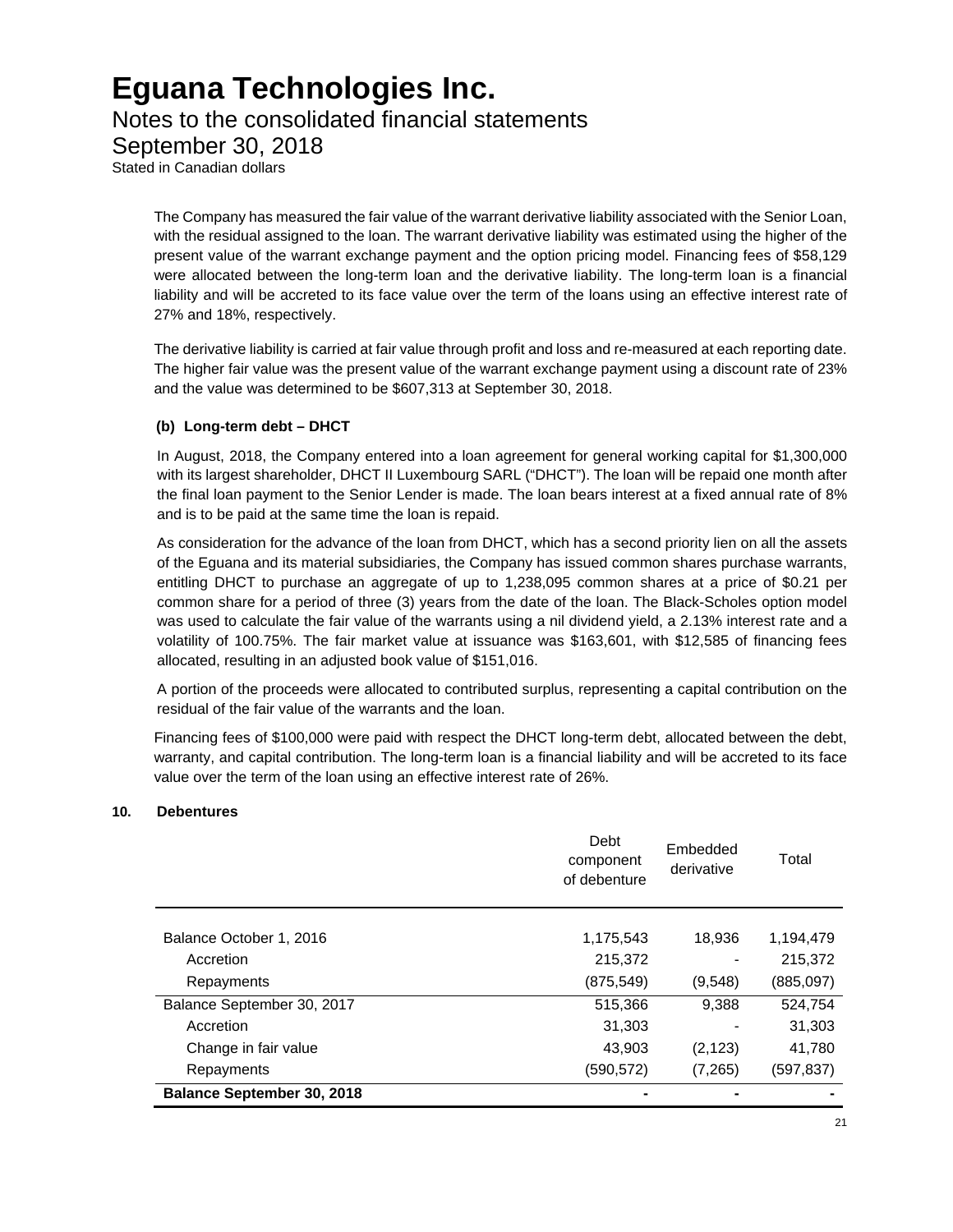### Notes to the consolidated financial statements

September 30, 2018

Stated in Canadian dollars

In December 2017, the Company called all of the outstanding debentures at par and repaid principal of \$586,667. On the date of exercise, the carrying amount of the debentures was \$546,669 with the difference of \$39,998 plus interest of \$3,905 recognized as part of financing costs. Royalties of \$7,265 was also paid. The accretion up to the date of exercise was also recognized in financing cost.

### **11. Other liabilities**

|                                   | Settlement<br>Agreement | Contingent<br>liability<br>settlement | Total      |
|-----------------------------------|-------------------------|---------------------------------------|------------|
| Balance October 1, 2016           | 503,770                 | 141,951                               | 645,721    |
| Accretion                         | 107,757                 | 34,464                                | 142,221    |
| Repayments                        | (157, 380)              | (35, 566)                             | (192, 946) |
| Loss (gain) on foreign exchange   |                         | (7, 942)                              | (7, 942)   |
| Balance September 30, 2017        | 454,147                 | 132,907                               | 587,054    |
| Accretion                         | 95,351                  | 32,986                                | 128,337    |
| Repayments                        | (157, 380)              | (36, 415)                             | (193, 795) |
| Loss (gain) on foreign exchange   |                         | 4,539                                 | 4,539      |
| <b>Balance September 30, 2018</b> | 392,118                 | 134,017                               | 526,135    |
| Less: current portion             | (77, 537)               | (5,630)                               | (83, 167)  |
|                                   | 314,581                 | 128,387                               | 442,968    |

In August 2015, the Company entered into a settlement agreement with its former Chief Executive Officer ("CEO"), who is a director of the Company, under which the Company agreed to pay deferred compensation earned by the CEO since 2010 in equal monthly payments of \$13,115, without interest, over a period of 82 months beginning on October 1, 2015. The Company's liability was valued at inception at \$563,572 using Level 2 valuation techniques with a discount rate of 25%.

The unpaid balance becomes immediately payable in certain circumstances, including the Company realizing an average of \$1,000,000 in earnings before interest, taxes, depreciation and amortization for any two consecutive fiscal quarters or in the event of a change of control of the Company. The Company's obligation is secured by a security interest in the Company's assets, which security is subordinate to the Company's existing debt as of September 1, 2015, and which will be subordinate, under certain circumstances, to security granted to secure certain future indebtedness incurred to fund corporate activities, provided that all such secured indebtedness (including existing indebtedness as of September 1, 2015) shall not exceed \$12 million, plus an amount up to \$1.5 million for an operating line.

Any outstanding stock options granted to the former CEO pursuant to the Corporation's incentive stock option plan (the "Stock Option Plan") were amended to allow the former CEO to exercise all outstanding options to acquire common shares of the Company in accordance with their terms until the end of the maximum permissible date under the Stock Option Plan and option agreements.

During the year ended September 30, 2016, the Company settled a contingent liability totaling approximately US\$696,294 with a third party who provided consulting services in fiscal 1998 to a subsidiary of the Company. Pursuant to the settlement, the Company agreed to pay US\$31,658 (\$41,016) per year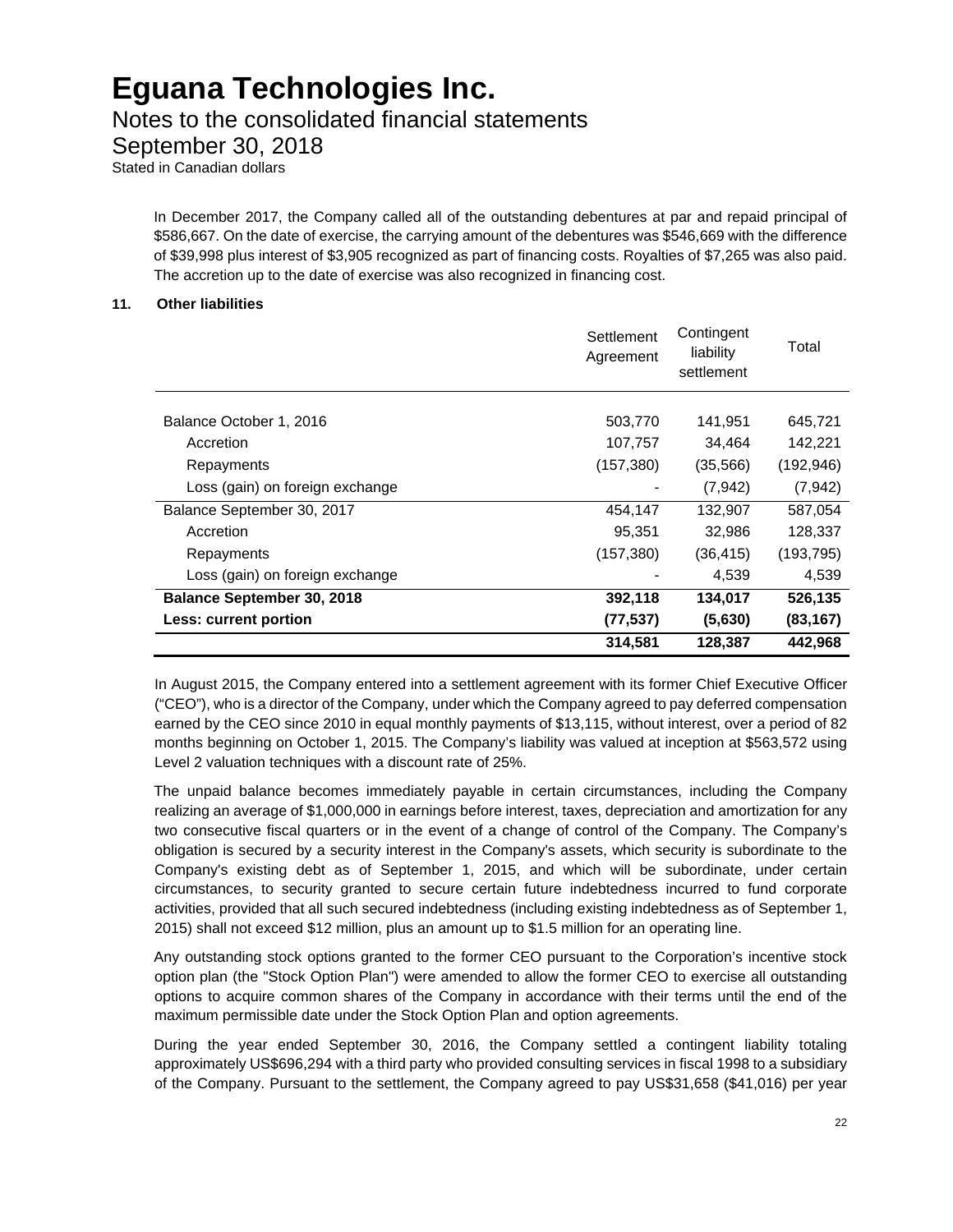### Notes to the consolidated financial statements

September 30, 2018

Stated in Canadian dollars

(payable semi-annually) for a period of 10 years. The obligation is unsecured and was fair valued at inception at US\$111,879 (\$144,950) using Level 2 valuation techniques with a discount rate of 27%.

#### **12. Common shares**

*Authorized,* unlimited number

*Issued*

|                                   | Number of<br>shares | Amount<br>$($ \$) |
|-----------------------------------|---------------------|-------------------|
|                                   |                     |                   |
| Balance October 1, 2016           | 201,534,251         | 40,598,701        |
| Issuance of common shares         | 15,000,000          | 3,000,000         |
| Issuance costs                    |                     | (493, 608)        |
| Exercise of warrants (Note 15)    | 1,145,298           | 151,378           |
| Balance September 30, 2017        | 217,679,549         | 43,256,471        |
| Issuance of common shares         |                     |                   |
| Issuance costs                    |                     |                   |
| Exercise of warrants (Note 15)    | 5,031,686           | 1,266,513         |
| <b>Balance September 30, 2018</b> | 222,711,235         | 44,522,984        |

In September 2017, the Company issued 15,000,000 Units at a price of \$0.20 per unit resulting in gross proceeds of \$3,000,000. Each Unit consisted of one common share and one-half of one common share purchase warrant (each whole warrant, a "Warrant"). The Warrants will be exercisable for a period of 24 months from the date of issuance at an exercise price of \$0.25. The fair value of the warrants is \$Nil based on the residual method where proceeds are first allocated to common shares according to the quoted price of the common shares at the time of issuance and any residual is allocated to warrants. As consideration for acting as Agents in connection with the Offering, the Agents were paid a cash commission of \$194,025 and were granted an aggregate of 1,067,138 non-transferrable compensation warrants entitling the Agents to purchase up to 1,067,138 common shares of the Corporation at a price of \$0.20 per unit for a period of 24 months from the date of closing. The Black-Scholes option model was used to calculate the fair value of the warrants using a nil dividend yield, a 0.75% interest rate and a volatility of 107%. The fair market value at issuance was \$126,463. Other costs of \$173,120 related to the issue of the Units were also incurred bringing the total cost of issuance to \$493,608.

#### *Weighted average number of common shares*

The weighted average number of shares as at September 30, 2018 and September 30, 2017 were determined by excluding preferred shares, stock options and warrants as the Company was in a loss position.

### **13. Preferred shares**

The Corporation is authorized to issue an unlimited number of convertible \$10, 8% redeemable First Preferred shares, issuable in series. As of September 30, 2018, and as at the date hereof, there is 1 First Preferred Share, Series 8 issued and outstanding.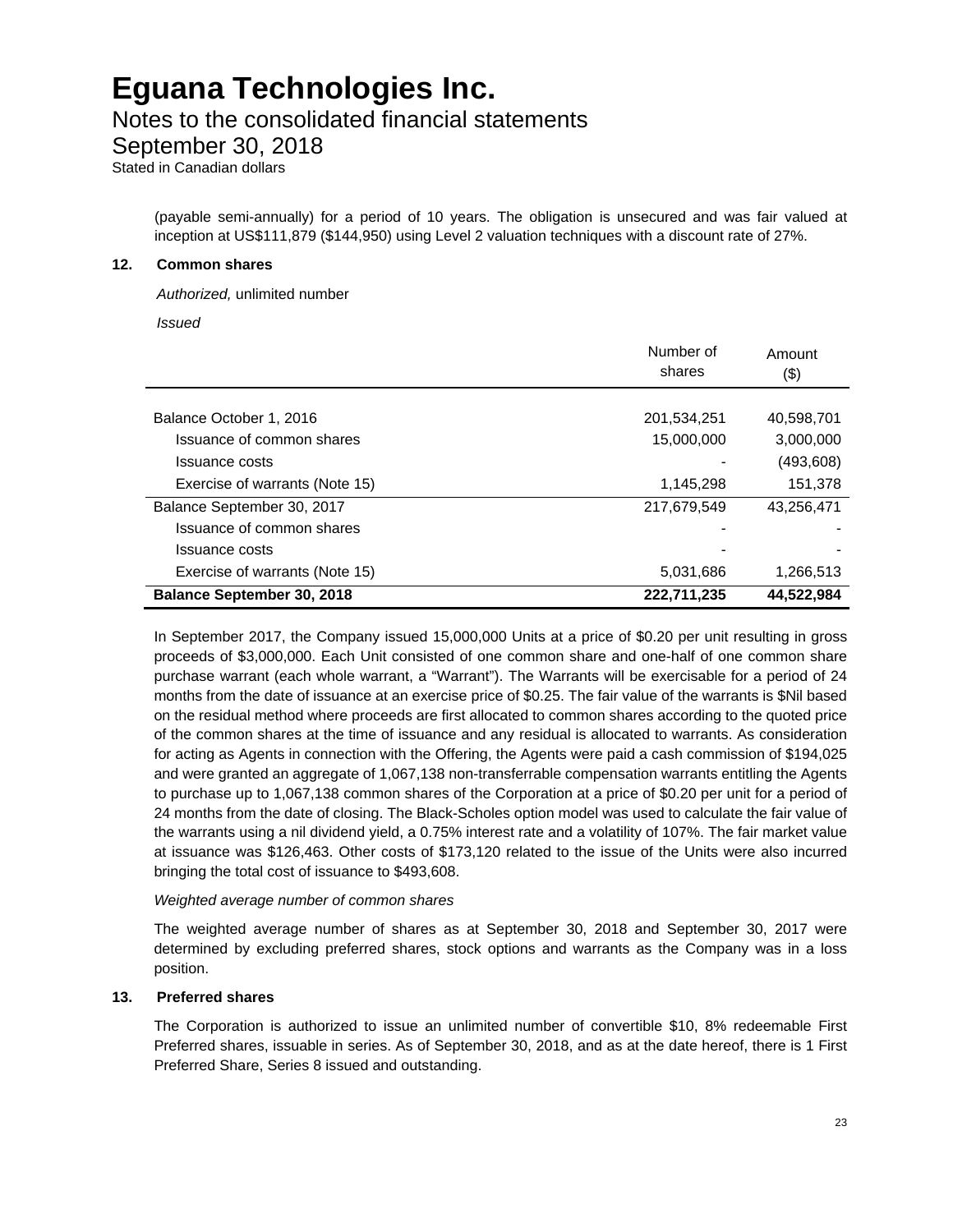### Notes to the consolidated financial statements

September 30, 2018

Stated in Canadian dollars

The holder of the First Preferred, Series 8 share, is entitled to receive notice of and to attend all meetings of the shareholders and, except for the right to designate one director to the Board of Directors or as otherwise required by the Alberta Business Corporations Act, the holder is not entitled to vote at any meeting of the shareholders.

### **14. EGT Markets Limited Partnership**

EGT Markets Limited Partnership ("EGTLP"), is an Alberta limited partnership, which carries on the business of commercializing, manufacturing and marketing inverters under license from Eguana and certain of Eguana's subsidiaries. The general partner of EGTLP is Sustainable Energy Systems Inc. ("SES") which exercises control over EGTLP's operations. The limited partners of EGTLP are Eguana, and from time to time, private investors who have provided capital to EGTLP by purchasing LP Units at a price of \$1,000 per LP Unit.

As limited partners of EGTLP, on December 31 of each year the LP Unit Holders are entitled to deduct their share of non-capital losses of EGTLP for the year to a maximum of \$1,000 per LP Unit. As a result, 99.99% of non-capital losses are not available to Eguana to offset future taxable income realized by the Company.

The financial results of EGTLP have been consolidated with the financial results of Eguana since inception as SES has full control over the operations of EGTLP and Eguana has at all times the right to acquire all the LP Units not held by it directly.

#### **15. Warrants**

Changes in the Company's purchase warrants are as follows:

|                                   | Issued with<br>common<br>shares and<br>debt<br>(# ) | <b>Broker</b><br>warrants<br>$(\#)$ | Total<br>purchase<br>warrants<br>(#) | Allocated<br>fair market<br>value |
|-----------------------------------|-----------------------------------------------------|-------------------------------------|--------------------------------------|-----------------------------------|
| Balance October 1, 2016           | 9,959,946                                           | 8,379,710                           | 18,339,656                           | 1,380,291                         |
|                                   |                                                     |                                     |                                      |                                   |
| Warrants issued (Note 12)         | 7,500,000                                           | 1,067,138                           | 8,567,138                            | 126,463                           |
| Warrants exercised                |                                                     | (1, 145, 298)                       | (1, 145, 298)                        | (83,094)                          |
| Warrants expired                  | (608,000)                                           | (788, 174)                          | (1,396,174)                          | (301, 801)                        |
| Balance September 30, 2017        | 16,851,946                                          | 7,513,376                           | 24,365,322                           | 1,121,859                         |
| Warrants issued (Note 9)          | 4,189,828                                           | $\blacksquare$                      | 4,189,828                            | 151,017                           |
| Warrants exercised                |                                                     | (5,031,686)                         | (5,031,686)                          | (622, 617)                        |
| Warrants expired                  | (1,250,000)                                         | (485, 201)                          | (1,735,201)                          | (165, 596)                        |
| <b>Balance September 30, 2018</b> | 19,791,774                                          | 1,996,489                           | 21,788,263                           | 484.663                           |

As part of the issuance of the Senior Loan in December 2017, the Company issued 2,951,733 warrants which convert into an equal number of shares with an exercise price of \$0.17 and an expiry date of December 20, 2022. As at September 30, 2018, 368,966 of the warrants had not yet met their vesting conditions. Refer to Note 9 for additional details on calculation of fair value of warrants.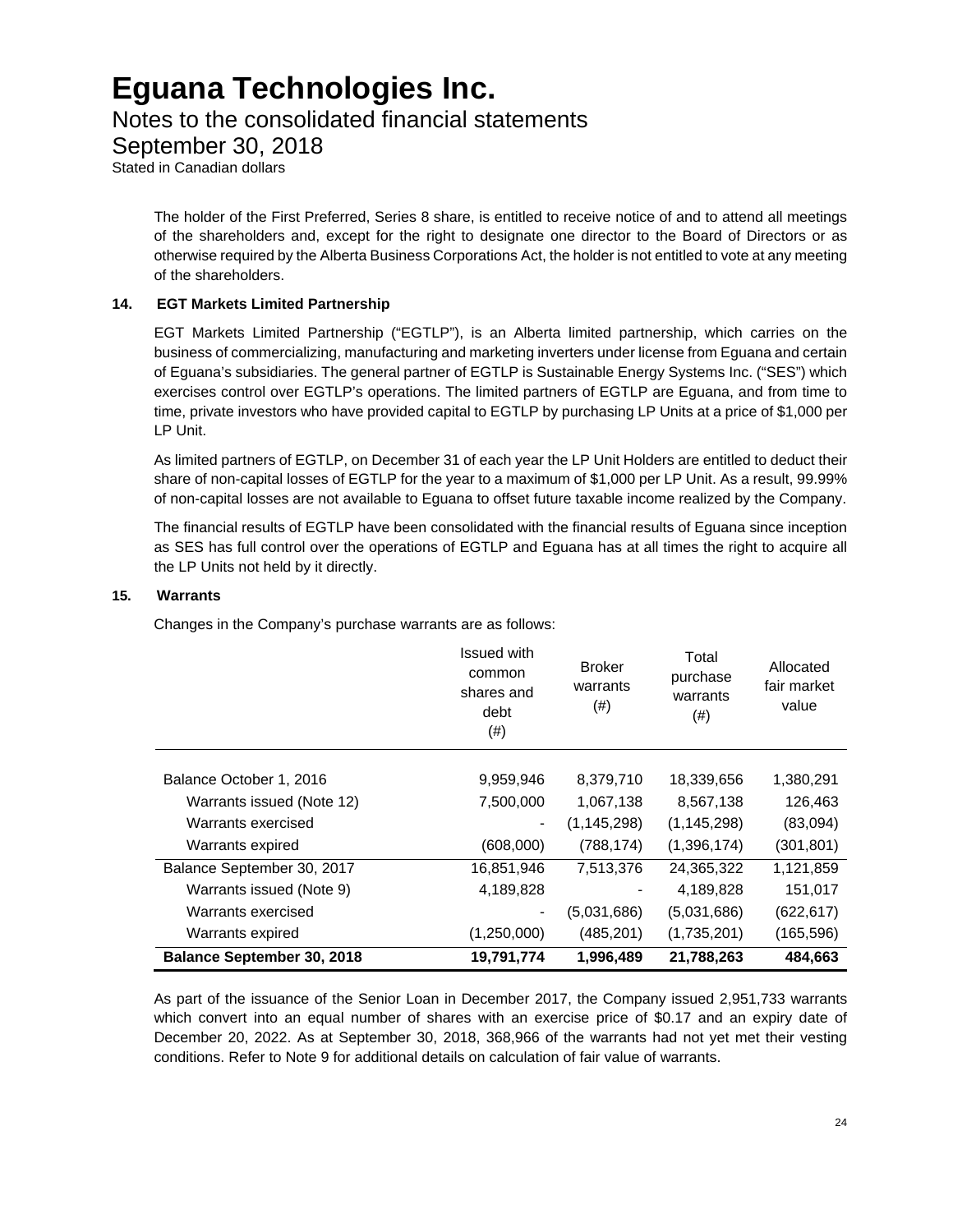### Notes to the consolidated financial statements

September 30, 2018

Stated in Canadian dollars

As part of the issuance of long-term debt to DHCT in August 2018, the Company issued 1,238,095 common share purchase warrants which convert into an equal number of shares with an exercise price of \$0.21 per common share for a period of three (3) years from the date of the loan.

Outstanding and exercisable warrants at September 30, 2018 were as follows:

| Range of exercise prices           | Warrants                | Weighted<br>average<br>prices $(\$)$ | Weighted<br>average<br>years to<br>expiry |
|------------------------------------|-------------------------|--------------------------------------|-------------------------------------------|
| $$0.01 - $0.30$<br>$$0.31 - $0.40$ | 13.414.484<br>8,373,779 | 0.22<br>0.39                         | 1.59<br>1.23                              |
| <b>Balance September 30, 2018</b>  | 21,788,263              | 0.28                                 | 1.45                                      |

#### **16. Contributed surplus**

The Company established the Stock Option Plan, which is accounted for in contributed surplus, whereby the Company may grant options to purchase common shares to directors, officers, employees and consultants. The Stock Option Plan allows for a maximum term on any options of ten years. The Company, at the discretion of the board of directors, may issue up to a maximum of 12,421,303 options. The shareholders approved the Stock Option Plan on July 22, 2016. The minimum price at which the options may be granted is the closing price of the common shares on the TSX-V on the date immediately prior to the date of issue.

|                                   | Number of<br>options to<br>employees | Weighted<br>average<br>price to<br>employees | Number of<br>options to<br>non-<br>employees | Weighted<br>average<br>price to<br>non-<br>employees |
|-----------------------------------|--------------------------------------|----------------------------------------------|----------------------------------------------|------------------------------------------------------|
|                                   |                                      |                                              |                                              |                                                      |
| Balance October 1, 2016           | 4,244,319                            | 0.32                                         | 2,405,264                                    | 0.30                                                 |
| Granted                           |                                      |                                              | 450,000                                      | 0.25                                                 |
| Forfeited                         | (35,000)                             | (0.26)                                       | (180,000)                                    | (0.48)                                               |
| Balance September 30, 2017        | 4.209.319                            | 0.32                                         | 2.675.264                                    | 0.28                                                 |
| Granted                           | 1,810,000                            | 0.21                                         | 290.000                                      | 0.20                                                 |
| Forfeited                         | (155,000)                            | (0.27)                                       | (210,000)                                    | (0.24)                                               |
| <b>Balance September 30, 2018</b> | 5,864,319                            | 0.29                                         | 2,755,264                                    | 0.27                                                 |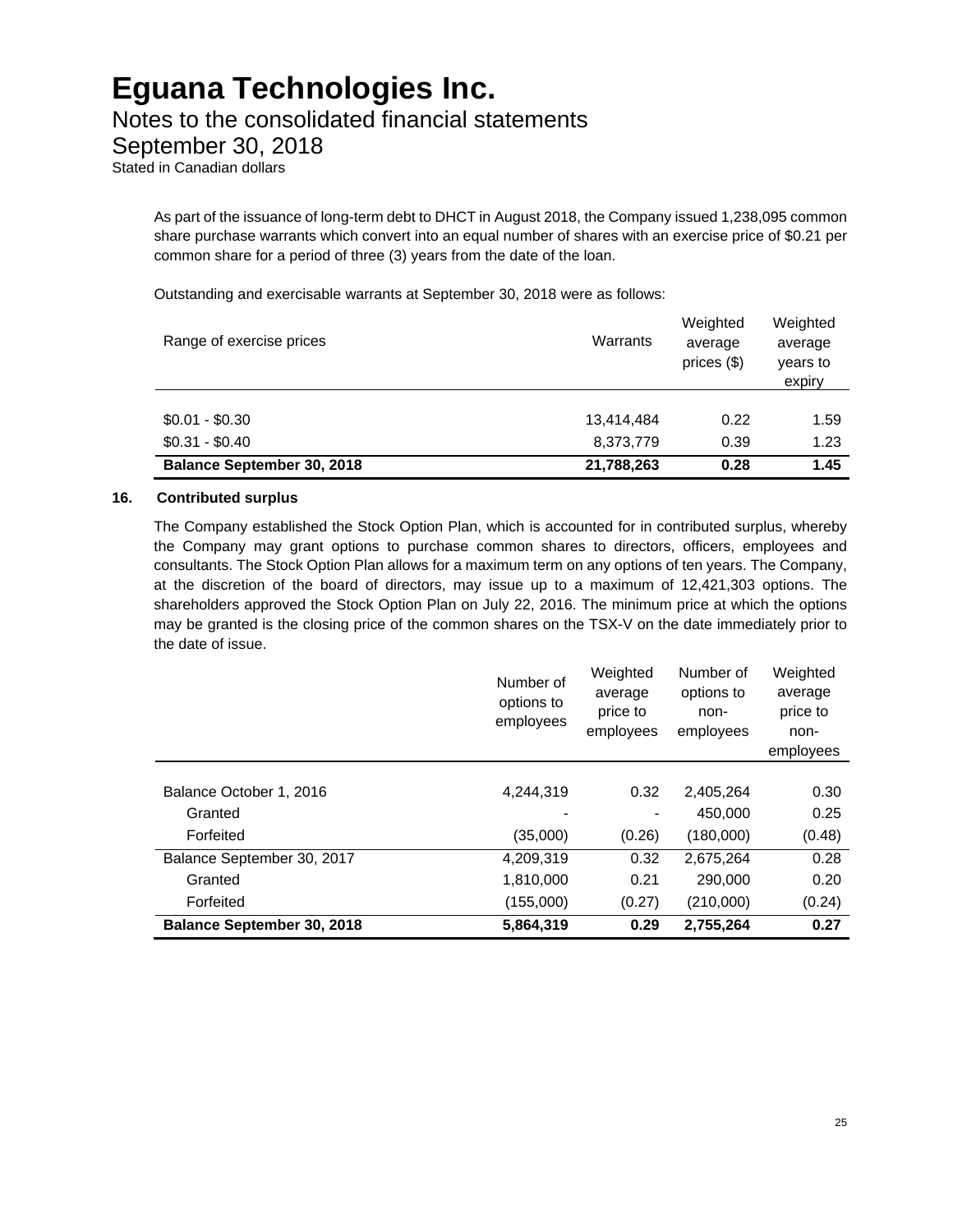### Notes to the consolidated financial statements

September 30, 2018

Stated in Canadian dollars

The following summarizes information about stock options outstanding as at September 30, 2018:

|                                   | Outstanding options |                                     | Exercisable options                       |           |                                      |
|-----------------------------------|---------------------|-------------------------------------|-------------------------------------------|-----------|--------------------------------------|
|                                   | Options             | Weighted<br>average<br>price $(\$)$ | Weighted<br>average<br>years to<br>expiry | Options   | Weighted<br>average<br>price $($ \$) |
| $$0.01 - $0.30$                   | 4,837,500           | 0.22                                | 4.99                                      | 4,325,833 | 0.23                                 |
| $$0.31 - $0.40$                   | 3,722,083           | 0.36                                | 5.46                                      | 700.000   | 0.33                                 |
| $$0.41 - $0.50$                   | 60,000              | 0.44                                | 5.55                                      | ۰         |                                      |
| <b>Balance September 30, 2018</b> | 8,619,583           | 0.28                                | 5.20                                      | 5,025,833 | 0.24                                 |

The total share-based compensation calculated for the year ended September 30, 2018, was \$334,904 (September 2017 – \$153,808).

In January 2017, the Company issued 200,000 stock options with an exercise price of \$0.27 to the Interim Chief Financial Officer. The options vested immediately and expire five years from the grant date. The fair value of the options was determined to be \$47,390.

In April 2017, the Company issued 250,000 stock options with an exercise price of \$0.23 to the Business Development Manager. The options vested immediately and expire five years from the grant date. The fair value of the options was determined to be \$50,407. The contract allows for the Business Development Manager to earn up to 910,000 options if certain sales metrics are achieved.

In October 2017, the Company granted incentive stock options to acquire up to an aggregate of 1,810,000 common shares at a strike price of \$0.21 per share. Of the options granted, 1,175,000 have been granted to directors and officers of the Company and the remainder to employees. The incentive stock options represent the 2017 annual grant. 600,000 of the 1,810,000 options vest immediately, with an expiry of October 2022 and 1,210,000 options vest in three equal tranches, with the first tranche to vest immediately and the remainder over two years with an expiry of October 2027. The fair value of the vested options was determined to be \$287,463.

In November and December 2017, the Company granted incentive stock options to acquire up to an aggregate of 40,000 common shares to a consultant for milestones he achieved. The exercise price of the incentive options was \$0.18, vesting immediately with a five-year expiry. The fair value of the options was determined to be \$6,140.

In June 2018, the Company granted incentive stock options to acquire up to an aggregate of 250,000 common shares to a consultant for milestones he achieved. The exercise price of the incentive options was \$0.205, vesting pro-rata over four months with a five-year expiry. The fair value of the options was determined to be \$41,300.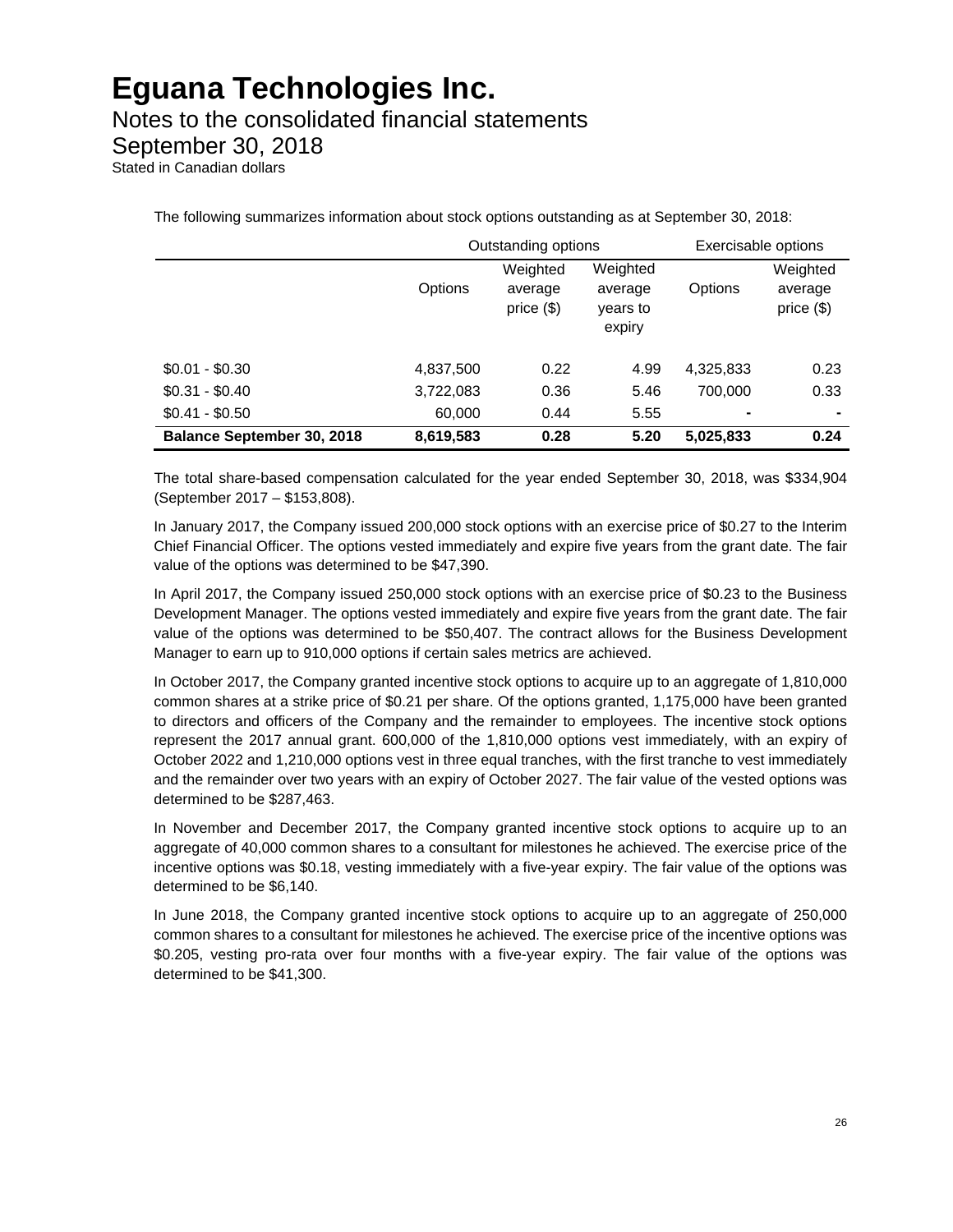### Notes to the consolidated financial statements

September 30, 2018

Stated in Canadian dollars

The fair values of Eguana stock options granted have been estimated on their respective grant dates using the Black-Scholes valuation model and the following assumptions:

|                             | September 30<br>September 30 |          |
|-----------------------------|------------------------------|----------|
|                             | 2018                         | 2017     |
|                             |                              |          |
| Risk free interest rate     | $0.75 - 1.25%$               | 0.5%     |
| Expected volatility (1)     | $115 - 130%$                 | 121-166% |
| Dividend yield              | ۰                            |          |
| Expected life (years)       | $5-10$                       | $5 - 10$ |
| Weighted average fair value | 0.18                         | 0.25     |

(1) Expected volatility is estimated by considering historic average share price volatility over 5 and 10 years

#### **17. Capital management**

The Company's objectives when managing capital is to safeguard the entity's ability to continue as a going concern, so that it can continue to provide returns for shareholders and benefits for other stakeholders. The Company sets the amount of capital in proportion to risk. The Company manages the capital structure and makes adjustments to it in light of changes in economic conditions and the risk characteristics of the underlying assets. The Company's objective is met by obtaining adequate equity funding to provide for the possibility that cash flows from operations will not be sufficient to meet future cash flow requirements. The Board of Directors does not establish quantitative return on capital criteria for management; but rather promotes year over year sustainable profitable growth.

The Company defines capital as the aggregate of total shareholders' equity (deficiency) less cash as follows:

|                                         | September 30 | September 30 |
|-----------------------------------------|--------------|--------------|
|                                         | 2018         | 2017         |
|                                         |              |              |
| Total shareholders' equity (deficiency) | (4,428,831)  | (1,031,261)  |
| Cash                                    | (1,286,000)  | (2,568,346)  |
|                                         | (5,714,831)  | (3,599,607)  |

#### **18. Financial instruments and financial risk management**

#### *Credit risk*

The credit risk on cash is considered to be limited because the counterparties are financial institutions with high credit ratings assigned by international credit rating agencies.

The Company has credit risk exposure on accounts receivable with one counterparty at September 30, 2018. Approximately 69% of the total accounts receivable is due from the one customer (September 2017– 83% - one counterparty).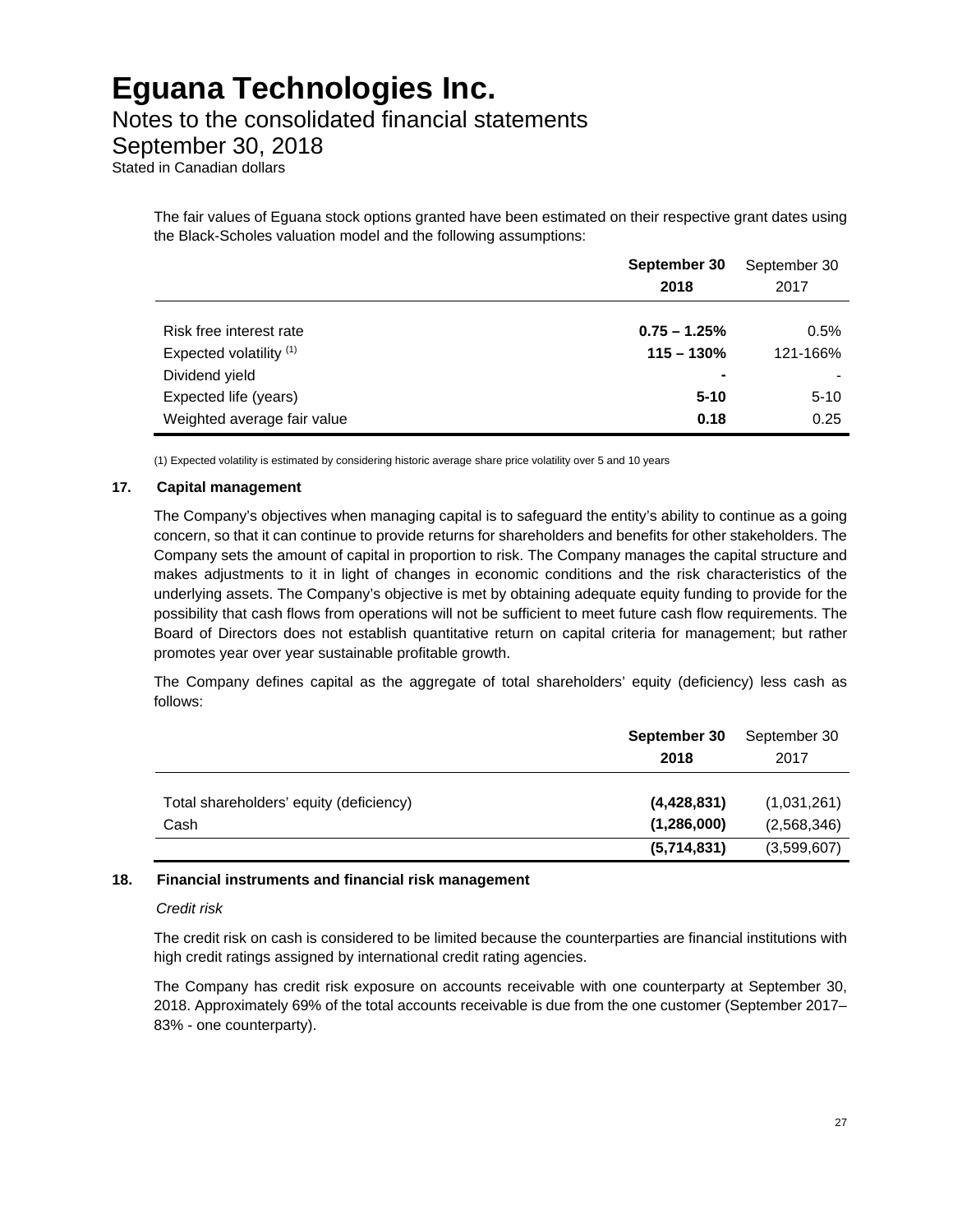Notes to the consolidated financial statements

September 30, 2018

Stated in Canadian dollars

The following table illustrates the Company's receivables:

|                                       | September 30 | September 30 |
|---------------------------------------|--------------|--------------|
|                                       | 2018         | 2017         |
|                                       |              |              |
| Trade                                 | 68,899       | 385,759      |
| <b>Taxation authorities</b>           | 47,460       | 35,516       |
|                                       | 116,359      | 421,275      |
| Less: allowance for doubtful accounts | ۰            |              |
|                                       | 116,359      | 421,275      |

The Company assesses quarterly if there should be any impairment of the financial assets of the Company. During the year ended September 30, 2018, there was \$Nil of bad debts expensed (2017 – \$107,012).

The maximum exposure to credit risk is represented by the carrying amount on the consolidated statement of financial position. As at September 30, 2018 there are \$68,268 (2017 - 382,427) of financial assets that the Company considers past due.

The following is a schedule of trade receivables:

|                                   | 2018   | 2017    |
|-----------------------------------|--------|---------|
| Neither impaired or past due      | 631    | 3,332   |
| Past due in the following periods |        |         |
| $31 - 60$ days                    |        | 25,164  |
| $61 - 90$ days                    | 3,083  | 13,089  |
| Over 90 days                      | 65,185 | 344,174 |
|                                   | 68,899 | 385,759 |

#### *Liquidity risk*

The Company's operating cash requirements, including amounts projected to complete the Company's existing capital expenditure program, are continuously monitored and adjusted as input variables change. These variables include, but are not limited to, future bank lines and government assistance. As these variables change, liquidity risks may necessitate the need for the Company to conduct equity issues or obtain debt financing. There is no assurance that adequate funds from equity or debt markets will be available to the Company in a timely manner. The Company also mitigates liquidity risk by maintaining an insurance program to minimize exposure to insurable losses.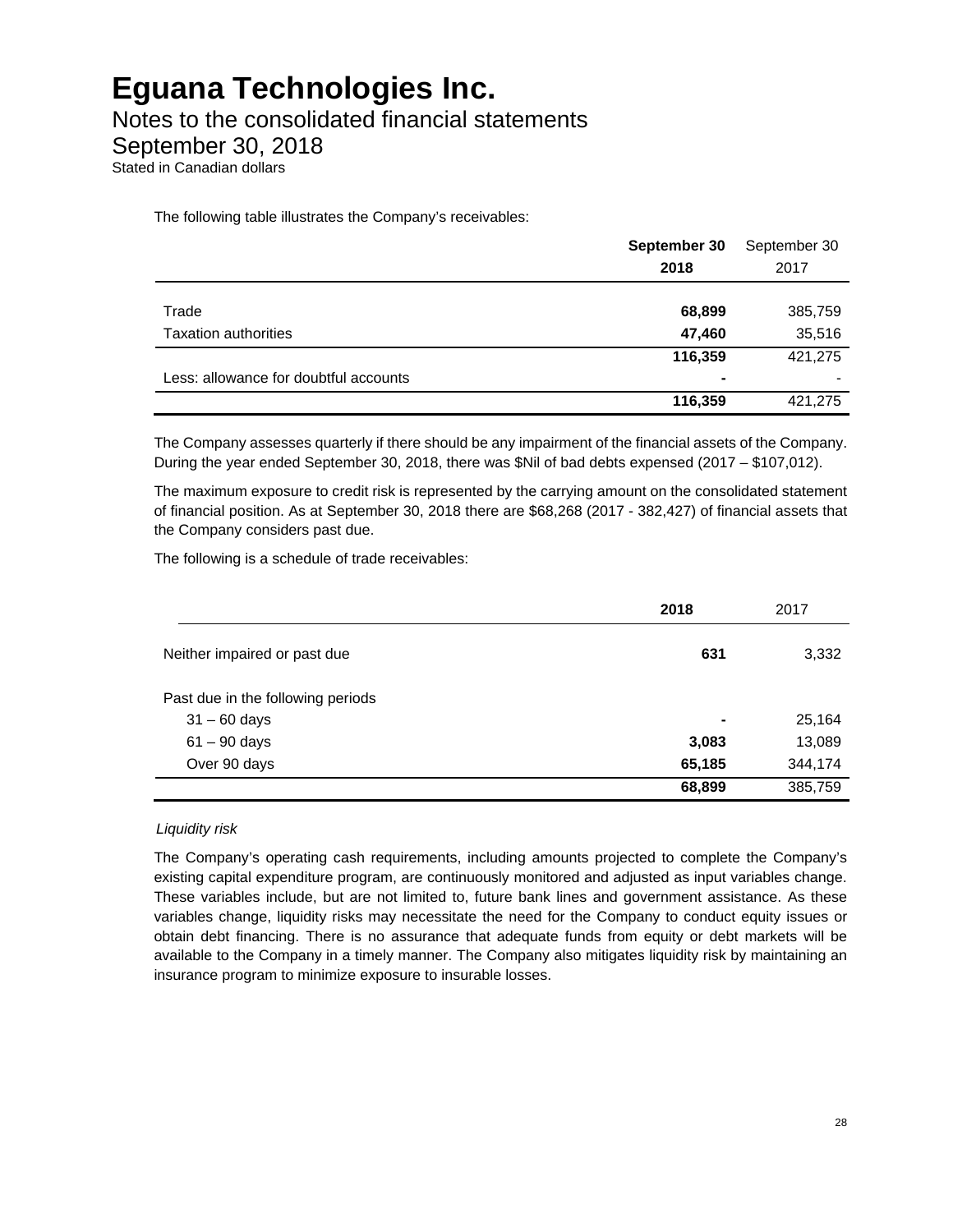### Notes to the consolidated financial statements

September 30, 2018

Stated in Canadian dollars

The following are the contractual undiscounted maturities of financial liabilities at September 30, 2018:

|                                          | < 1 Year  | $1 - 3$<br>Years | <b>Thereafter</b>        | Total     |
|------------------------------------------|-----------|------------------|--------------------------|-----------|
|                                          |           |                  |                          |           |
| Accounts payable and accrued liabilities | 3,284,383 | $\blacksquare$   | $\blacksquare$           | 3,284,383 |
| Deferred revenue                         | 112.309   |                  | $\overline{\phantom{a}}$ | 112,309   |
| Long-term debt                           | 1,199,814 | 1,965,643        | 1.641.063                | 4,806,520 |
| Other liabilities                        | 195.164   | 393.763          | 277.002                  | 865,929   |
|                                          | 4,791,670 | 2,359,406        | 1,918,065                | 9,069,141 |

#### *Foreign currency risk*

The Company's exposure to currency risk on financial instruments based on carrying amount in Canadian currency was as follows for as at September 30, 2018:

|                                          | <b>Euros</b>   | <b>US Dollars</b> | Total       |
|------------------------------------------|----------------|-------------------|-------------|
|                                          |                |                   |             |
| Cash                                     | 416,730        | 153.324           | 570,054     |
| Accounts receivable                      | 4,962          | 231,711           | 236,673     |
| Prepaid expenses and deposits            |                | 451,009           | 451,009     |
| Accounts payable and accrued liabilities | (1, 244, 891)  | (622, 214)        | (1,867,105) |
| Warranty provision                       | (167, 521)     |                   | (167,521)   |
| Deferred revenue                         | 1.778          | (59,742)          | (57, 964)   |
| Long-term debt                           | $\blacksquare$ | (2,378,279)       | (2,378,279) |
| Other liabilities                        | $\blacksquare$ | (134, 017)        | (134, 017)  |
|                                          | (988,942)      | (2,358,208)       | (3,347,150) |

Assuming all other variables remain constant, a \$0.05 change in the Canadian/US exchange rate would increase the Company's net loss by approximately \$91,436 for the year ended September 30, 2018 (September 2017 - \$20,950). Assuming all other variables remain constant, a \$0.05 change in the Canadian/Euro exchange rate would increase the Company's net loss by approximately \$33,050 for the year ended September 30, 2018 (September 2017 - \$46,987). An opposite change in the Canadian/US exchange rate and the Canadian/Euro exchange rate will result in an opposite impact on net loss. The Company had no forward exchange rate contracts in place as at or during the twelve-month period ended September 30, 2018.

### *Interest rate risk*

Interest rate risk refers to the risk that cash flows associated with the instrument will fluctuate due to changes in market interest rates. The Company's debenture issuances are on fixed rate borrowing terms, thereby, mitigating this risk. The Company currently does not use interest rate hedges, fixed interest rate contracts or variable rate debt to manage the Company's exposure to interest rate fluctuations.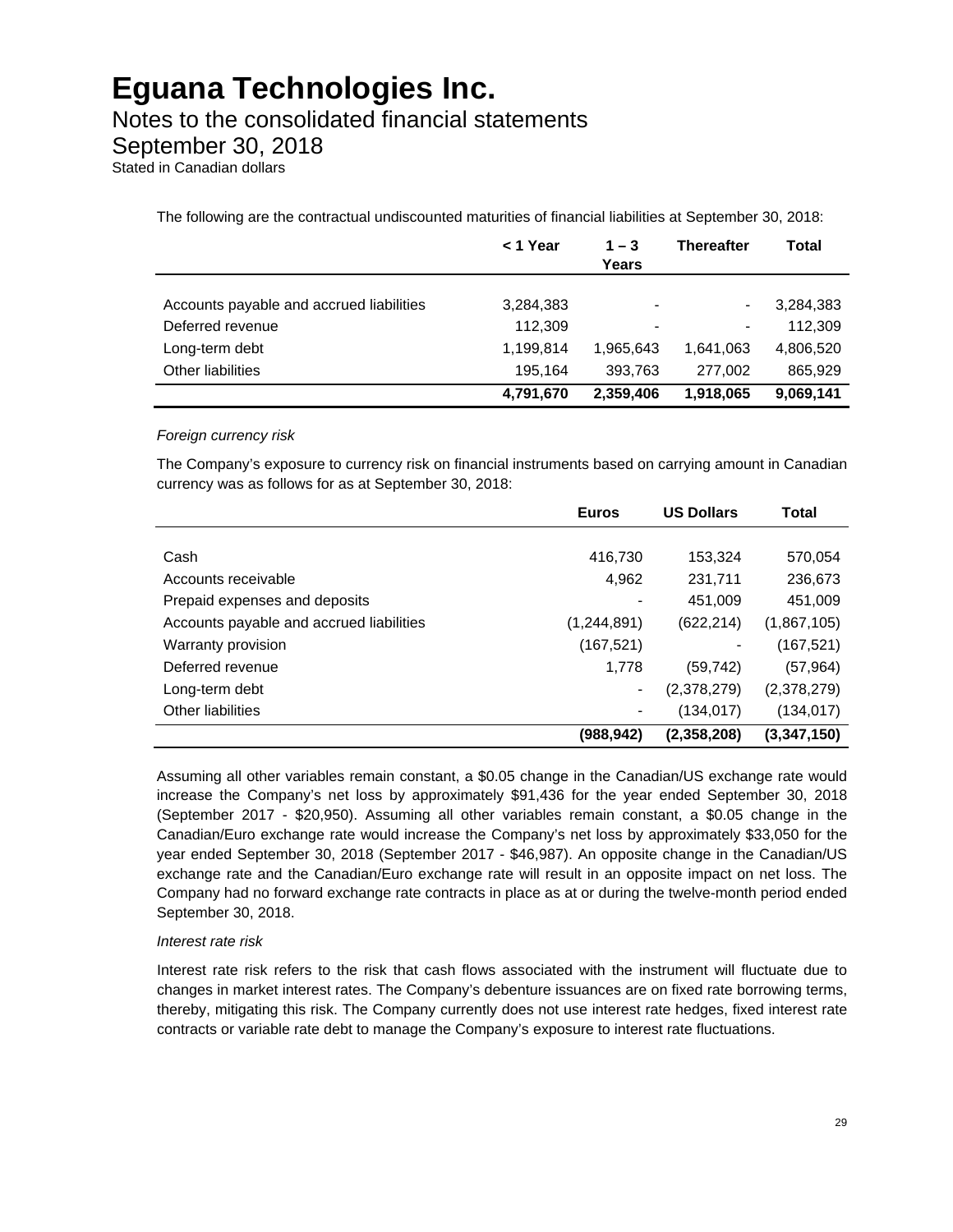### Notes to the consolidated financial statements

September 30, 2018

Stated in Canadian dollars

#### *Fair value*

The carrying value and fair value of financial instruments at September 30, 2018, is disclosed below by financial instrument category:

|                                          | Carrying<br>value | <b>Fair value</b> |
|------------------------------------------|-------------------|-------------------|
| Accounts receivable                      | 116.359           | 116.359           |
| Accounts payable and accrued liabilities | 3,284,383         | 3,284,383         |
| Derivative liability                     | 607,313           | 607,313           |

The Company categorizes its financial instruments carried at fair value into one of three different levels depending on the observability of the inputs employed in the measurement. The Company valued cash using Level 1 input, the other liabilities were measured at fair value on initial recognition using Level 2 inputs (Note 11) and the embedded derivatives on the Company's debentures were measured at fair value using level 3 inputs (Note 10).

- Level 1 Quoted prices are available in active markets for identical assets or liabilities as of the reporting date. Active markets are those in which transactions occur in sufficient frequency and volume to provide pricing information on an ongoing basis.
- Level 2 Pricing inputs are other than quoted prices in active markets included in Level 1. Prices in Level 2 are either directly or indirectly observable as of the reporting date. Level 2 valuations are based on inputs, including quoted forward prices for commodities, time value and volatility factors, which can be substantially observed or corroborated in the marketplace.
- Level 3 Valuations in this level are those with inputs for the asset or liability that are not based on observable market data.

#### **19. Related party transactions**

Other than as disclosed elsewhere in these consolidated financial statements, the Company had the following related party transactions:

| Salaries and benefits            | 2018    | 2017    |
|----------------------------------|---------|---------|
|                                  |         |         |
| General and administrative       | 424,238 | 360,138 |
| Selling and marketing            | 275,002 | 132.680 |
| Product research and development | 67.192  | 56.863  |
|                                  | 766,432 | 549.681 |

Financing costs of \$Nil for the year ended September 30, 2018 (September 2017 - \$2,297) related to the debentures held by key personnel and directors are included in the statement of loss. Interest expenses incurred amounted to \$Nil (September 2017 - \$567).

Included in accounts payable and accrued liabilities is \$324,418 (September 2017 - \$276,250) due to directors and key management personnel.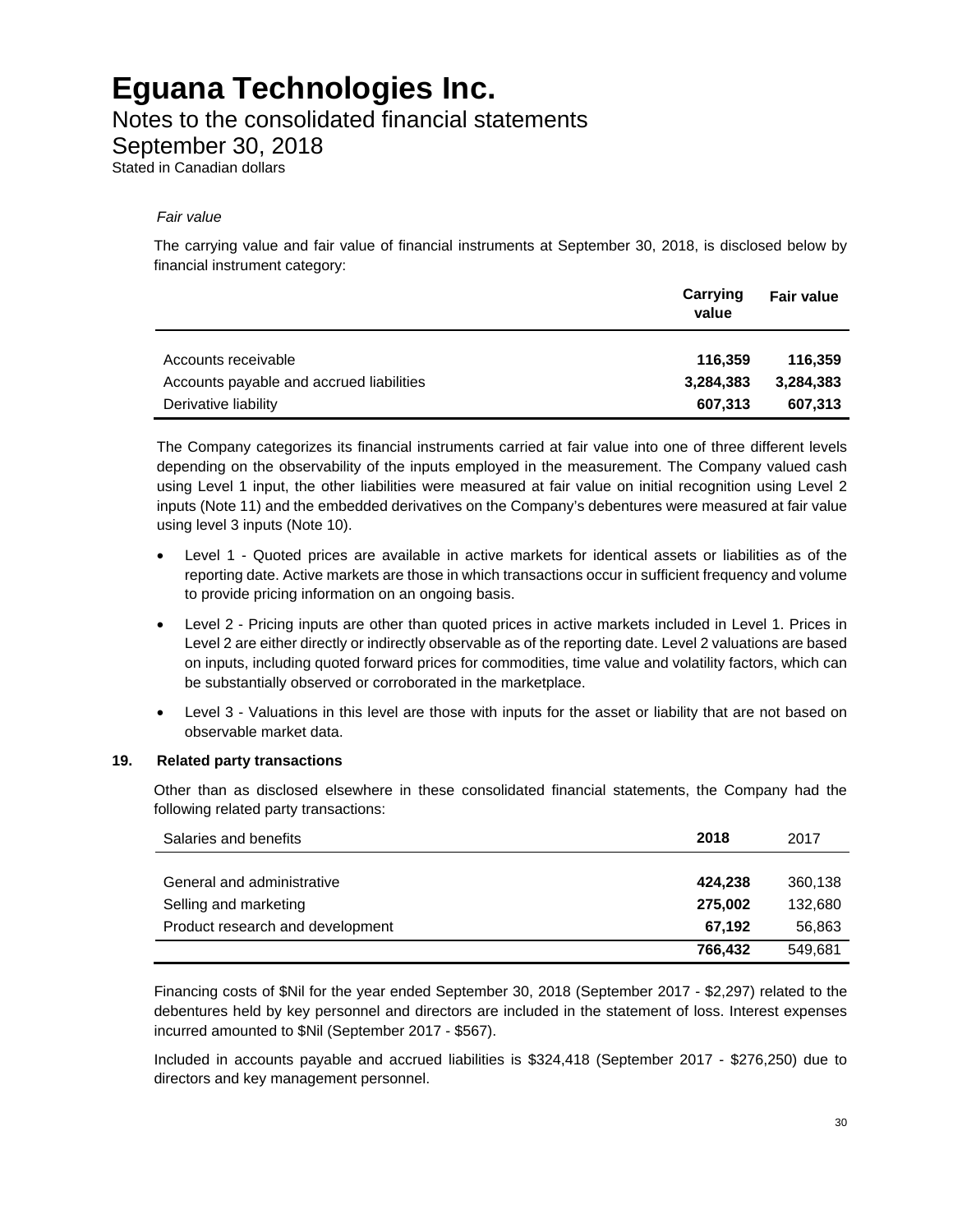### Notes to the consolidated financial statements

September 30, 2018

Stated in Canadian dollars

Share based expenses to officers and a director was \$187,992 (Note 16) during 2018 (2017 -\$47,390).

In September 2017, key management personnel and the significant shareholder of the Company purchased 1,825,000 Units at \$0.20 a Unit (Note 12).

#### **20. Financing costs**

|                                              | 2018    | 2017    |
|----------------------------------------------|---------|---------|
|                                              |         |         |
| Accretion on debentures                      | 31,303  | 215,372 |
| Accretion of other liabilities               | 128,337 | 142,221 |
| Accretion of long-term debt                  | 367,087 |         |
| Change in fair value of debentures           | 41,780  |         |
| Change in fair value of derivative liability | 159,869 |         |
| Other accretion                              | 703     | (62)    |
|                                              | 729,079 | 357,531 |

|                 | 2018      | 2017      |
|-----------------|-----------|-----------|
|                 |           |           |
| Wages           | 1,354,375 | 1,290,705 |
| <b>Benefits</b> | 145,603   | 21,899    |
|                 | 1,499,978 | 1,312,604 |

#### **22. Government grants**

**21.** 

The Company has received contributions related to the development of its technologies from government agencies.

#### *Alberta Innovates – Energy and Environment Solutions ("AI-EES")*

The Company entered into an agreement with AI-EES for funding related to the development of the commercial AC battery utilizing the patented Bi-Direx inverter platform. The grant is to a maximum of \$250,000, to be delivered based on the Company achieving a series of milestones. The project started during 2016 and the Company received \$50,000 in 2018 (2017 - \$175,000).

#### *CanExport Program*

The Company entered into an agreement with the National Research Council for funding related to increasing export sales to Australia. The grant is to a maximum of \$33,600, to be delivered based on the Company incurring eligible costs in 2017 and 2018. The Company received \$4,100 in 2018 (2017 - \$23,844).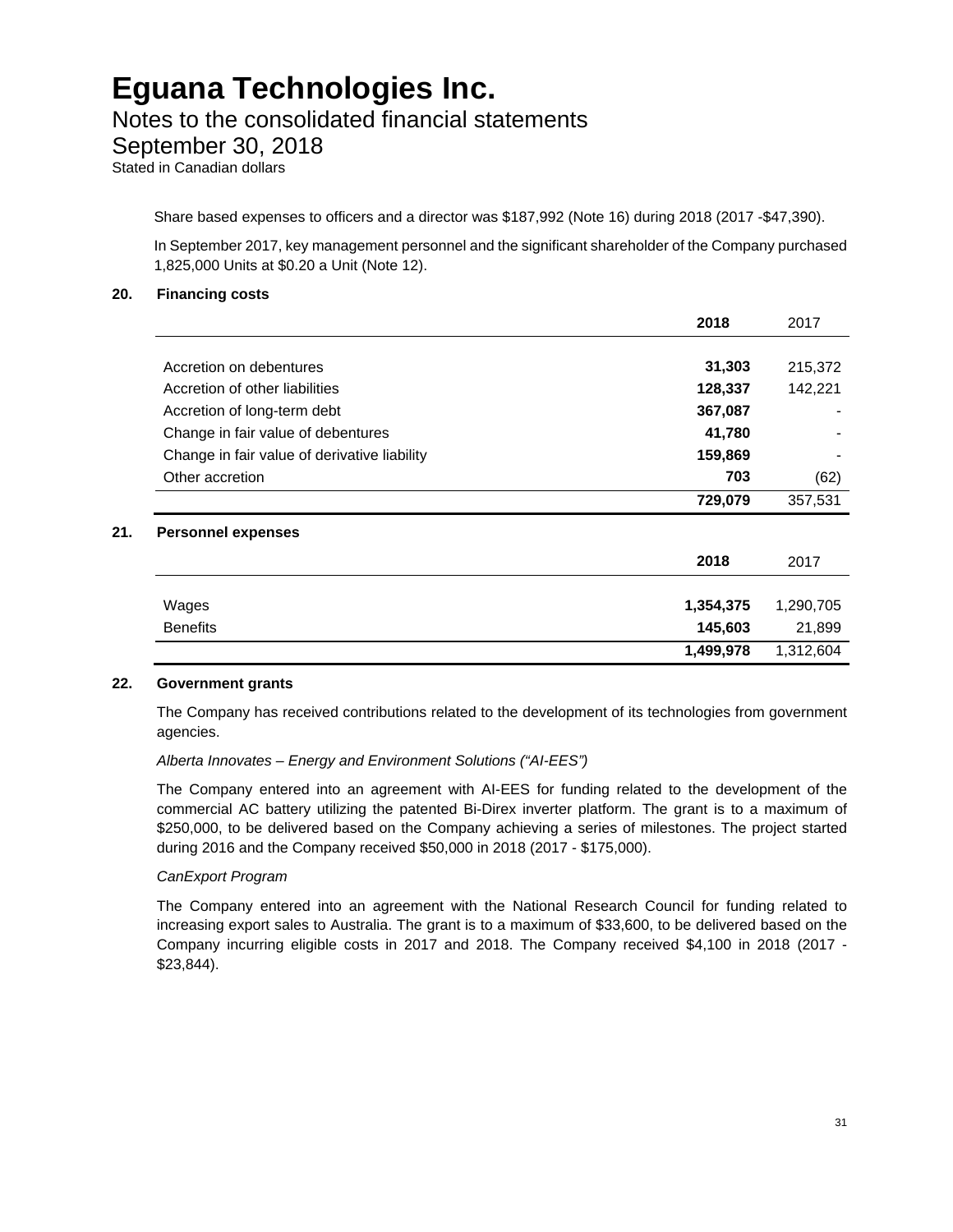Notes to the consolidated financial statements

September 30, 2018

Stated in Canadian dollars

#### **23. Income taxes**

Unrecognized deferred tax assets:

|                                            | 2018           | 2017           |
|--------------------------------------------|----------------|----------------|
| Development costs and capital assets       | 44,000         | 36,000         |
| Non-capital loss carry-forwards            | 10,910,738     | 10,175,000     |
| Other                                      | 367,247        | 821,000        |
| Share issue costs                          | 221,000        | 370,000        |
|                                            | 11,542,985     | 11,402,000     |
| Assets not recognized                      | (11, 542, 985) | (11, 402, 000) |
|                                            |                |                |
| Reconciliation of effective tax rate:      |                |                |
|                                            | 2018           | 2017           |
| Loss for the year                          | (4,786,418)    | (4,502,777)    |
| Rate                                       | 27.0%          | 27.0%          |
| Expected income tax recovery               | (1, 292, 333)  | (1,216,000)    |
| Differences resulting from:                |                |                |
| Non-deductible expense                     | 167,039        | 97,000         |
| Adjustment to opening balance              | (190, 918)     | (104,000)      |
| Change in tax rates                        |                | 315,000        |
| Foreign exchange                           | (30, 772)      |                |
| Losses expired                             | 46,027         |                |
| Share-based payments                       | 90,424         | 42,000         |
| Share issue cost                           |                | (99,000)       |
| Change in unrecognized deferred tax assets | 1,210,533      | 965,000        |
| Total income tax recovery                  |                |                |

Deferred tax assets have not been recognized in respect of these items because it is not probable that future taxable profit will be available against which the Company can utilize the benefits. At September 30, 2018, the Company has approximately \$36.7 million (2017 - \$32.5 million) in Canadian non-capital loss carry forwards available. The unused losses will expire between 2027 and 2038. At September 30, 2018, the Company has approximately \$2.0 million (2017 - \$2.4 million) in United States non-capital loss carry forwards available. The unused losses will expire between 2020 and 2037.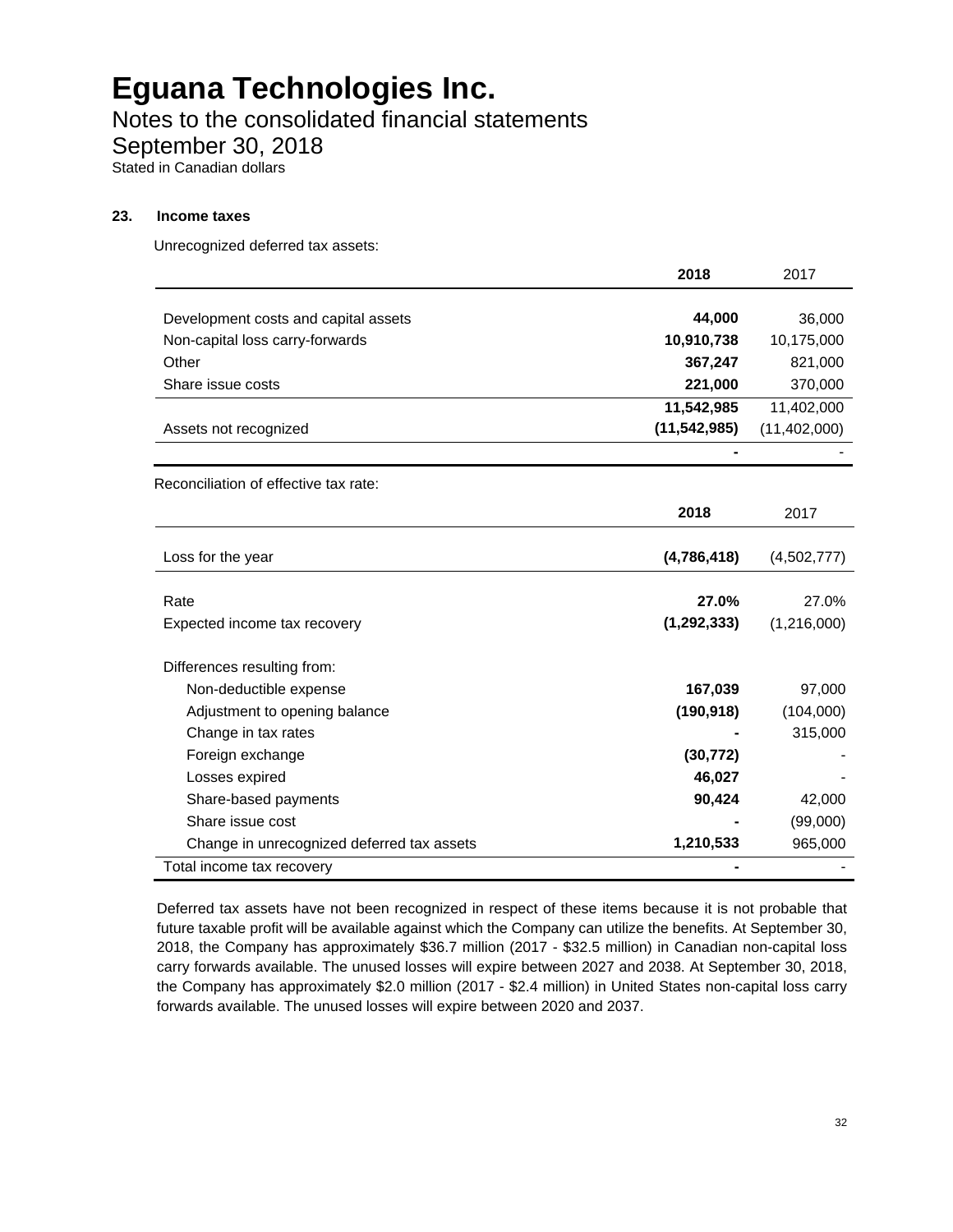### Notes to the consolidated financial statements

September 30, 2018

Stated in Canadian dollars

#### **24. Supplemental information**

The changes in non-cash working capital for the years ended September 30, 2018 and 2017 is as follows:

|                                          | 2018        | 2017       |
|------------------------------------------|-------------|------------|
|                                          |             |            |
| Operating activities                     |             |            |
| Decrease (increase) in assets            |             |            |
| Accounts receivable and advances         | 304,916     | (236, 779) |
| Inventory                                | (834, 847)  | 136,107    |
| Prepaid expenses and deposits            | (239, 910)  | (56, 307)  |
|                                          | (769, 841)  | (156.979)  |
| Increase (decrease) in liabilities       |             |            |
| Accounts payable and accrued liabilities | 288,788     | 100.701    |
| Deferred revenue                         | (529, 270)  | 560,205    |
|                                          | (1,010,323) | 503,927    |

#### **25. Commitments**

At September 30, 2018, Eguana had commitments for the Calgary premise and purchase obligations as follows:

| Less than one year         | 128,000 |
|----------------------------|---------|
| Between one and five years | 115.000 |
| More than five years       |         |
|                            | 243,000 |

#### **26. Segmented information**

#### *Major customers*

The Company had two customers where sales were greater than 10% of total sales in the year ended September 30, 2018 (September 2017 - two). The customers had attributed sales of approximately \$3,463,250 (88% of revenue) for the year ended September 30, 2018 (September 2017 - \$773,593).

#### *Revenue composition*

The Company generated \$2,836,281 of revenue from energy storage system sales with a cost of \$2,488,144 for the year ended September 30, 2018 (September 2017 - \$560,272 and \$543,058), respectively. Revenue from a non-recurring termination payment was \$1,060,957 with a cost of \$214,231 incurred in the year ended September 30, 2018 (September 2017, engineering services - \$292,654 and \$43,728).

For the year ending September 30, 2018, cost of goods sold includes an inventory write-down of \$Nil (September 2017 - \$45,487).